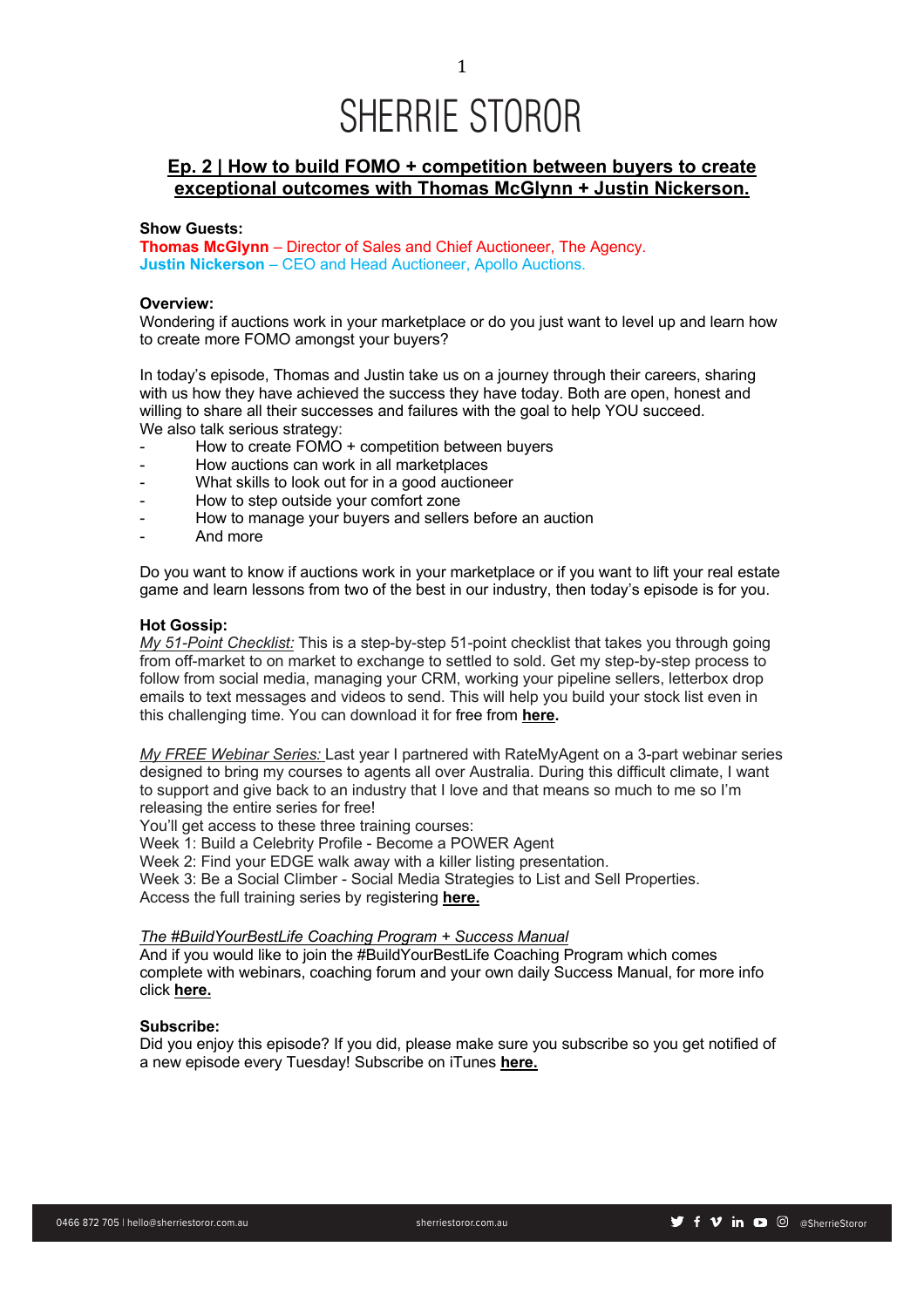### **Sherrie:**

Hello and welcome to episode two of the build your best life podcast series. Today we are joined by Thomas McGlynn and Justin Nickerson. Now Thomas is the director of sales and the chief auctioneer with the agency. He is armed with over 15 years of experience and he's conducted over 4,000 auctions. He's super hands on when it comes to sales, general management and auctioneering and Thomas lives in Point Piper with his brand-new fiancée, Angie.

Let me tell you a little bit about Justin. Now Justin is the CEO and he's the head auctioneer of Apollo Auctions. He is a four-time winner of the REIQ auctioneer of the year award. In fact, he's the only auctioneer to have ever done so in this state. He's also the winner of the inaugural Australasian auctioneering championship, which happened at AREC in 2018 and he works for some of Australia's leading real estate businesses. He lives in Brisbane with his wife, Katherine and his two dogs, Oscar and Bailey. Justin, and Thomas, please welcome to the episode!

Thank you so much for joining us on the podcast. You guys are actually my first official interview, so thank you so much for coming and being a part of it. And we were just actually outside, we're here in Lucent today in Newstead and we were just really giving props to how cool the rooftop is upstairs right.

### **Thomas:**

It's amazing! Justin and I just had a hit out in the virtual golf room which was good.

### **Sherrie:**

Given that this is the first interview of the series, if you like what you're seeing feel free to take a photograph and to tag it on social media.

But getting into it, Thomas, you and I have known each other for quite some time. In fact, we were just joking that you were actually my boss at McGrath, which is no real easy task. But you and I have a close relationship and you are one of the very few that actually was positive about me moving out to start my coaching business. And I think it's really hard in this industry because so many people have their own personal agendas for you. You were one of the only ones actually to say, look, Sherrie, you'll be great at this, go and follow your dreams, go out and do it. So I will be forever thankful to you for giving me the little push and the encouragement to actually do that.

### **Thomas:**

I'm so happy, I was actually saying to someone this morning, I was so happy to see you living the life that you want to live, and I think that's a really good thing for the people that listen to the podcast, but also that, that experience, the coaching with you is that you've actually really, you've done what a lot of people want to do, which is how do they shift their life into a more positive direction. That's not easy to do.

### **Sherrie:**

Well, it certainly hasn't been without its challenges and you know, there's a lot of learning in there. But thank you so much for saying that. But I also really loved working with you because you were my auctioneer and we would go out there and we would sort of slay them on Saturdays, and try and get them knocked under the hammer, which is certainly not an easy thing to do in the Brisbane marketplace.

### **Thomas:**

Yeah and at the time, it was a market that was slightly subdued as well. So yeah.

## **Sherrie:**

Whereas Justin, you're my auctioneer now, so when I do sell properties here in Brisbane and we were talking about this before, but you have actually been the auctioneer of the year,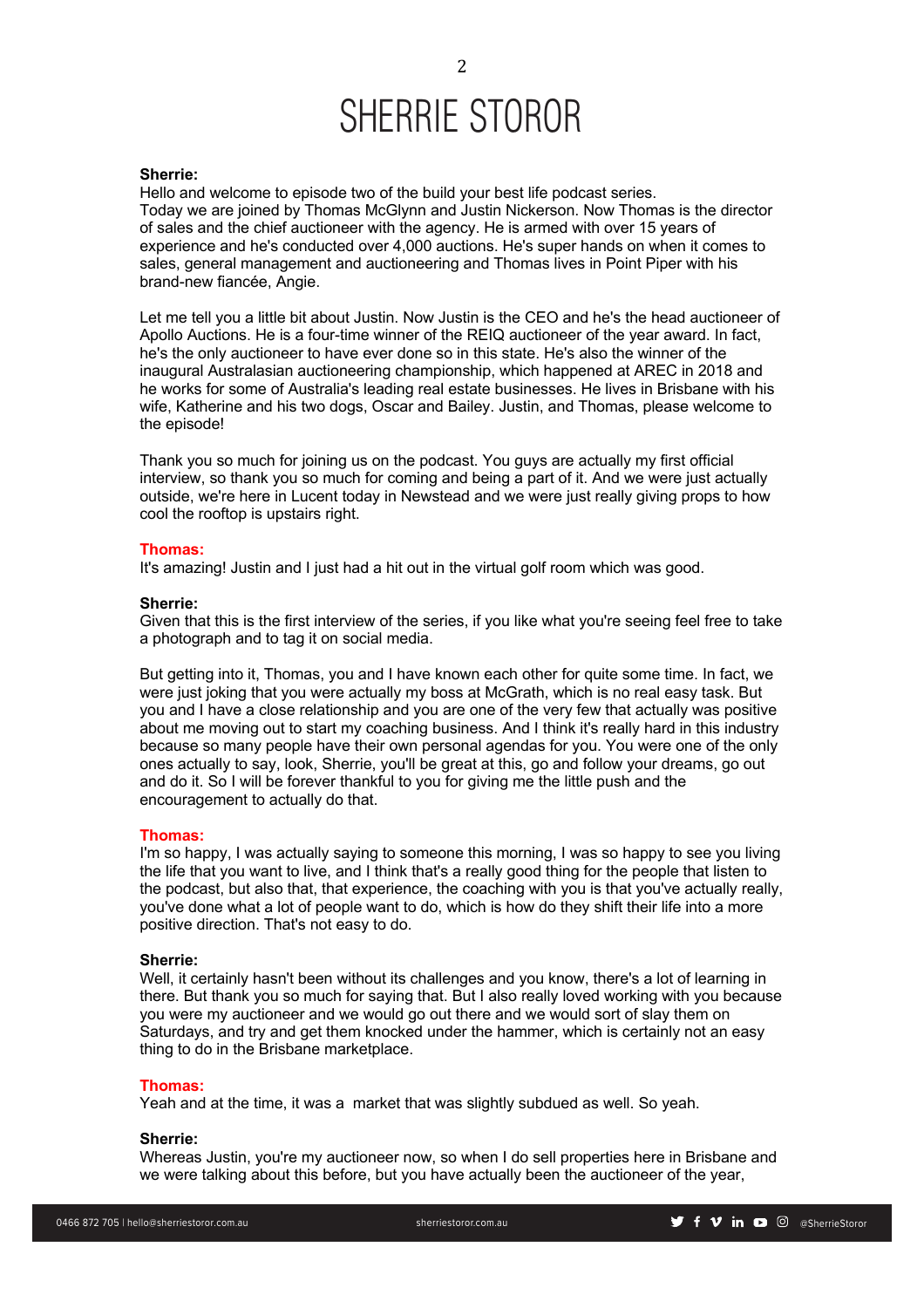three times in a row for all of Australasia, which is absolutely massive. And I remember what three years ago when we all in Adelaide and you took out, the big award for winning the auctioneer of the year. And they gave you this huge, massive trophy. Do you remember? It was enormous, and we're up at some rooftop bar, do you remember what the name of the bar was?

# **Justin:**

No I don't.

# **Thomas**

He's won three of them now, so we've been to a number of bars…

# **Sherrie:**

I just remember being up at the bar and everyone was drinking out of the trophy, it was a really cool award.

But it was really interesting for me to kind of see the behind the scenes part, which as an agent I didn't really understand this whole competition sort of side of auctions. So, I found that that was really quite interesting. I think today in our podcast I really want to get into, the art of the auction and I want to talk a lot about what it is that we can really do to step up because in an industry where we're all operating in completely different marketplaces, sometimes auctions work and sometimes they don't.

Thomas, you're working in a marketplace where auction is kind of like almost a go-to strategy, right?

## **Thomas:**

In Sydney, yeah. Thankfully I spent a lot of time in Perth where it's literally the furthest thing from a lot of agents minds because of the market being similar to how Brisbane was three or four years ago. So, it's interesting the Auction process in terms of how people use it.

### **Sherrie:**

So I think it's, it's quite unique to have you both here because Justin, you're typically operating in this marketplace and you've got auctioneers here in Australia, but also over in New Zealand, which is also quite fast paced too. So, it's kind of good to talk with both of you because we've got an angle on two different kinds of markets. But look, let's kind of hit the rewind button a little bit because you two are great mates, right?

# **Thomas:**

Yeah. Well, I think we are great mates!

### **Sherrie:**

Let us in to behind the scenes. How do you guys actually know each other?

# **Justin:**

Uh, so we, when I first, or when we both first started as an auctioneer, with a guy called **Jason Andrew**, he ran a training coaching course and it was kind of a thinly vailed recruitment course, but It was designed to give you the tools of, of becoming an auctioneer. And there was about a dozen or sixteen in the, in the course and Thomas and I were in the course together. And we weren't particularly good friends through that course, I think you sort of find the people that you've got some sort of relationship and they are the people you sort of stick around. But then at the end of that course, **Jason**, approached Thomas and I to join him as part of his team.

And it was sort of even then, we weren't probably that close. But then in the early days when we were probably facing similar struggles, I use to stay at Tom's house on the sunshine coast a lot and we had some, some late-night PlayStation battles on tennis, **Rafael Nadal** verse **Federer** and that's kind of where the friendship sort of gets born I think. And then as you grow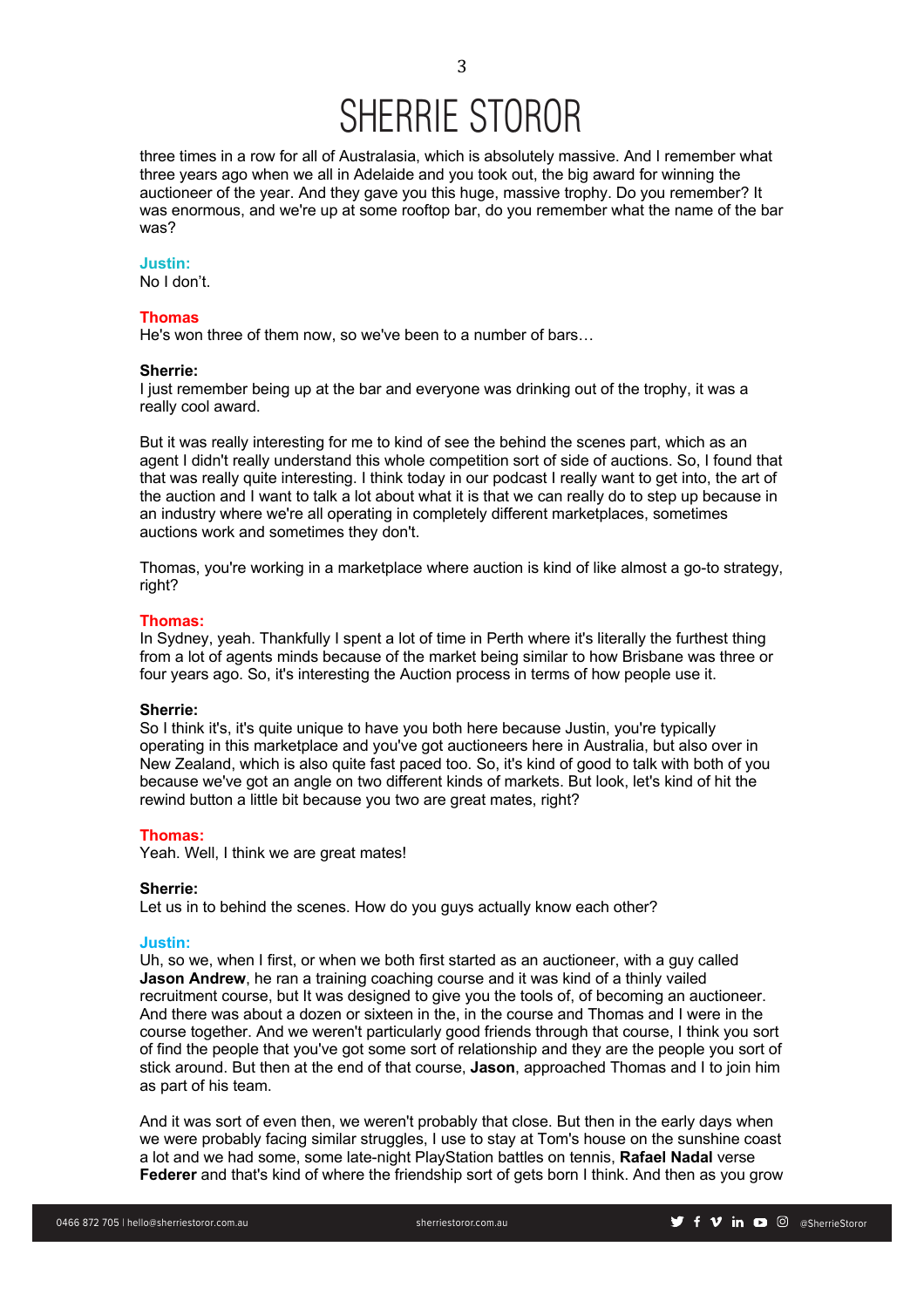together in the industry, having someone along with you for the ride and someone, I think you said before, there's always someone or people have different agendas for you. Being able to call someone who understands the industry, who doesn't have an agenda other than they want the best for you is pretty rare. And I think that's probably where, or for me anyway, the friendship has been so great because he is that person. We talk every Saturday, generally without fail between auctions and then, and probably most days or every couple of days we chat as well.

# **Sherrie:**

Yeah, awesome. So, when was this, when were you doing your course?

### **Thomas:**

2009, I think it was, maybe the back end of 2008, start of 2009. Yeah, it seems like a long time ago now. It's not, we were only 15 at the time. We get, we actually get a lot of people think we're brothers everywhere, which is hilarious. People think we're the same person. Sometimes people have congratulated me on winning and I just say thank you very much, but yeah, started at that particular point and that was a really good, that was really good time of our lives, you know, I think that that particular point, it was the middle of the GFC. We were both agents who had been, we'd been quite successful as agents and then the global financial crisis sort of occurred and you know, a lot of people I think had to take a little bit of a look inside and see what they actually wanted to do. And at the time probably we didn't have the, maybe the empathy needed to be able to educate owners in the way that you had to at that particular time. What was funny though is you become an auctioneer and you're the one that has to have those fun conversations. So, it was kind of like out of the frying pan into the fire. But I think that was a really good time of our life, we learnt a lot in that particular time we've worked extremely hard…

# **Sherrie:**

Has that changed? You guys are pretty hard workers!

# **Thomas:**

Uh, no, I think you never have to stop working hard, doesn't matter, It doesn't matter where you get to. But I, I think at that particular point too, you get to, you get to test out a lot of the skills that you want to be able to use and so forth. And it was a really good time.

## **Justin:**

I always think the kind of, I think when you're ascending or when you're starting to build a career or building anything, that's generally the most exciting time. Like it's like you're learning a new skill. One of the things that I'm doing at the moment, which is quite funny as I'm learning, well, I'm not even learning, I'm failing at hot yoga. And I reckon this is the most exciting part when you're really bad at it, but you can actually see that you're getting better slowly but surely. And I think that's that time, of our life is such an exciting time because, we were learning new skills, we were creating new relationships, we had a couple of overseas holidays together. Like it was just that period in your life when there's just kind of, everything's possible, you know, there's so many possibilities that are aligned and in the end really we've sort of gone on different paths to a certain extent, but we both have a similar foundation I think, which is cool. Yeah.

### **Sherrie:**

Well, I think it is really interesting looking at the paths that you've taken in your careers, because with Apollo Auctions you what now have seven Auctioneers in Australia and two over in New Zealand, and you chose to obviously open your own business. And Thomas, you've obviously taken a lead management position and you're now considered to be one of the greatest thought leaders in Australian real estate. I know I tell everyone that, I know you hate hearing that, but it's very true. Tell us a little bit about why you chose this journey. Why did you choose to go down this, this route of management?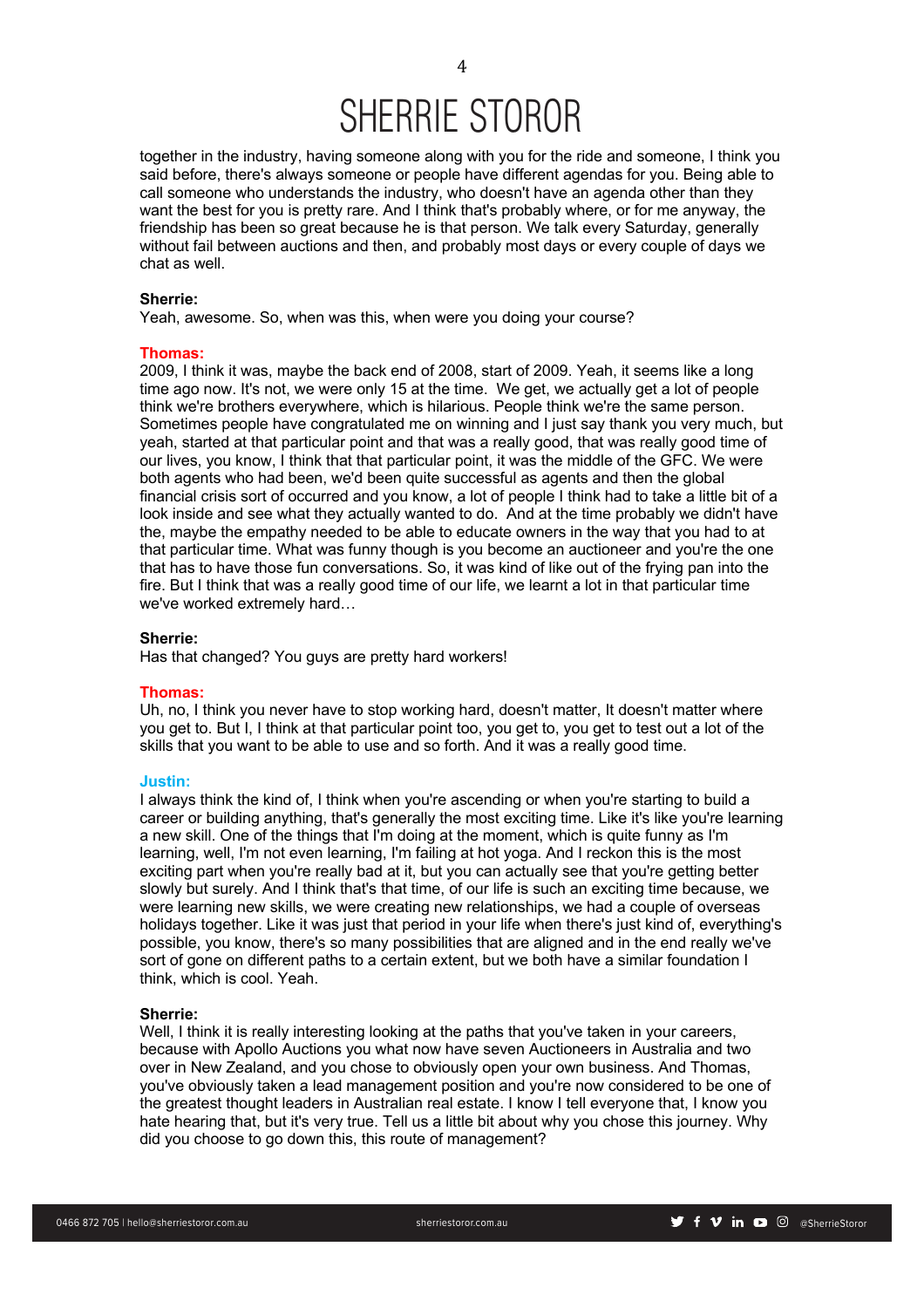### **Thomas:**

I don't necessarily think that it was like, at first it wasn't something that I decided this is what I'm going to do. And I, and Justin and I had very probably very similar goals that at the start of our auctioneering careers. And that was to, you know, win the REIQ award, you know, win the Australasians and the thing that Justin and I did we would enter every single competition, we'd go to New Zealand together and watch their competition and always strive for that. And I guess for me the big thing that happened for me was that I at the time wanted to try and round out my skills in terms of what I was doing. But I think this happens a lot too, you meet certain people and they're able to help you and so forth.

### **Sherrie Storor:**

Influence your direction?

### **Thomas:**

Yeah and I met three people, **Matt Lahood, Geoff Lucas** and **John McGrath**, and at the time all three of them worked at McGrath and they played a big part in terms of probably maneuvering and, and, and slightly guiding me into a different direction.

### **Justin:**

Can I add editorial comment here? I remember when Thomas had to make this decision whether he was going to stay auctioneering and doing what he was doing or, go into that corporate path at McGrath and I remember we were in New Zealand and Thomas had the worst case of mouth ulcers ever because of the stress of this decision, do you remember that?

# **Thomas:**

Well I'm naturally am a worrier, I worry about things. I think that's actually, I've learnt over the years that's an endearing characteristic. But at the time when you sort of coming through big decisions and you haven't had to make a huge amount of big decisions in your life, you're working with your best mate, you know, **Jason** and myself and Justin also worked really well together and I was making the decision to move to McGrath and I was so stressed out. It was, it was crazy. But even then, you know, that was something where, Justin's ability to be able to help me and again, same thing, similar relationship to how to what you and I have Sherrie, where you ask questions and get feedback that you do know is not going to be directed at someone's own self-interest, right, so I made that decision and it was, it was tough at first, it was really, really tough at first.

# **Sherrie:**

Because you would have been quite young at this particular point and going in and managing people who may have had some concept or preconceived notion due to your age, was that an issue?

### **Thomas:**

It was an issue for me, in my head for sure. I used to always say things like, I know I look young, but yeah, it'd be something, and it was actually **John McGrath**, I sat down at a cafe with him in Surry Hills, this would have been like 2011 or something like that. And he said to me, he said, I don't know what you're talking about, and I was, would have been 25 at the time, maybe a bit older, I'm not sure. But he actually said to me, you talk like you're here, why do you even need to mention that? That you're young? Like it's a thing, and that was a real eye opener for me. So, I don't think, I actually don't think it was an issue with, with people. I think that it was an issue with myself that I had to overcome.

### **Sherrie:**

Yeah right, and so Justin, why did you take the route that you chose to?

### **Justin:**

Well, I didn't want to sell my soul for a cushy management salary. No, I think often.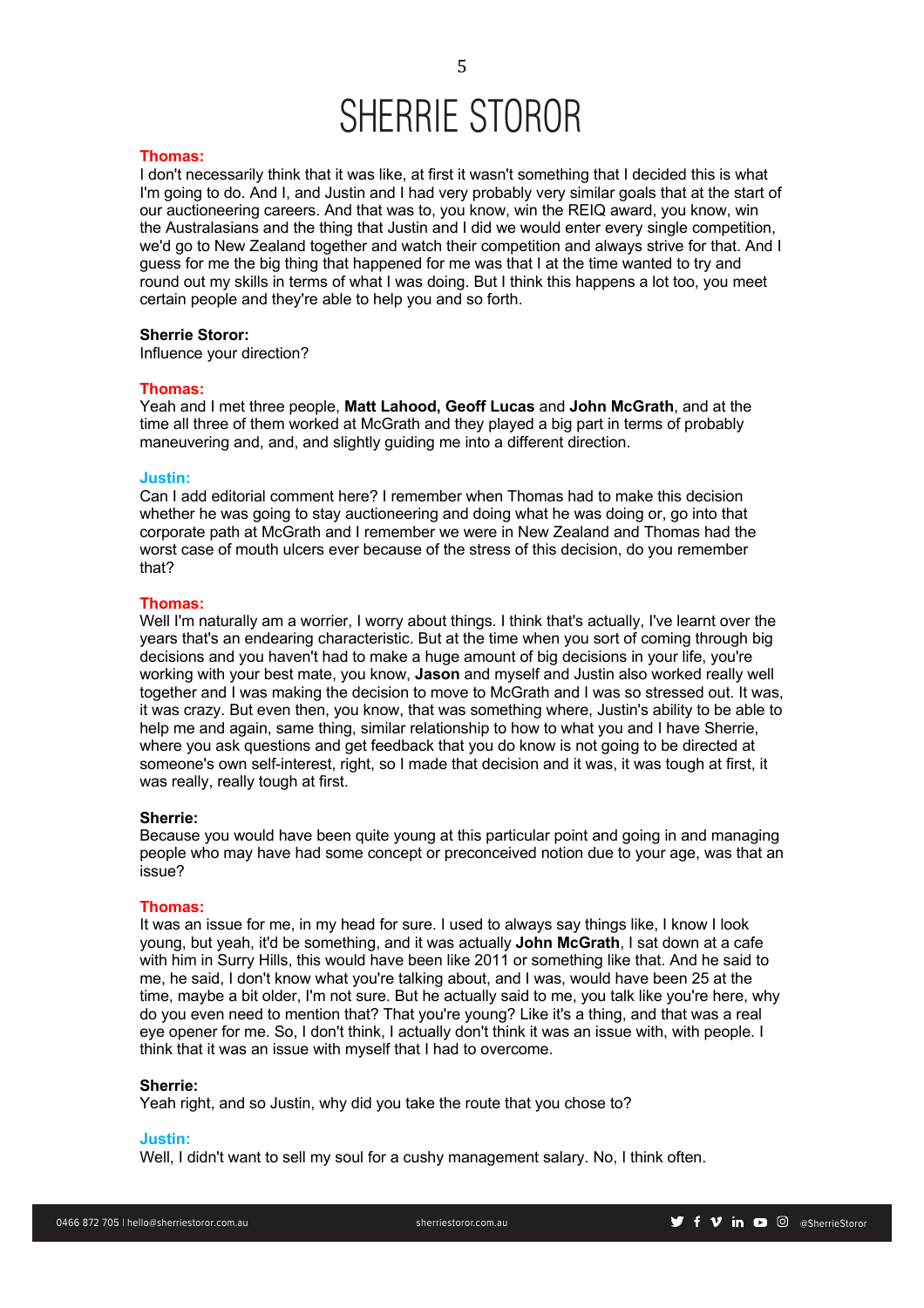### **Thomas:**

Far from cushy!

# **Justin:**

No, I, I shouldn't say that cause it's not how I feel at all. But I think I, something about auctioneering had hit with me pretty early that I, I just really, it was a real challenge for me. I wasn't a very good natural speaker when I first started. And there was a lot of skills that I, that I had to learn and I think very much so and **Jason** sort of tells a story a lot that in this class of 16, I was probably 14th in terms of, in terms of talent, but there was just something there that really drove me to keep going. And, and the more that I did it, the more I loved it and the more I loved it, the more I did it. And that kind of kept feeding on itself. And I think all the way along, I've always had different things that have motivated me. Thomas is right at the start, it was too, we thought, you know, winning an REIQ award would change your life, it didn't, I thought winning two of them would change my life, it didn't, I thought winning the Australasian would change my life, It didn't, I thought winning multiple would change my life, it didn't, I thought opening a business would change my life, it didn't. There's always stuff for me that's always kept me engaged and interested. But fundamentally when it, when it comes down to it, when you strip it all away, I just love doing auctions. I did nine on Saturday. I sold eight out of nine, which is rare for Brisbane, but end of days like that,

### **Sherrie:**

So, it was 60% clearance rate, which is highly unusual. Really a marketplace here is around 30 to 40% if we are lucky.

# **Justin:**

Definitely. And at the end of a day like that, you go home, and people will say to you, you must be tired, you're actually not, you're actually really energised by the day by the day that you've had. So, for me, it's always just been a burning globe of, of auctions. And I know that there's probably better or more mature or sophisticated auction markets down South, but I love Southeast Queensland and I love auctions, so that's where, that's where home is.

### **Sherrie:**

Yeah, exactly right. I think it's quite interesting in this podcast series we're going to be talking a lot about people's journeys then obviously skillsets and so forth and what agents can essentially do to level up. And quite often, a lot of agents may feel like, Oh well I'm never going to be able to reach this level, but everybody started somewhere and I think it's so relatable hearing you talk about the fact that you are like number 14 out of 16, because now everyone will look at you and just go, oh my God, this is, this King of the Kings, how do I get to this point, but you actually started like at the, at the back and then the moved forward through the front.

### **Justin:**

I've got two stories that actually reflect that. The first one is in the first REIQ novice auctioneer of the year competition we both entered. Went up, I was about sixth, I think in the order went up, thought I killed it, stepped off, spoke to **Jason** and I said how I go, and he said, I'll probably got you about fifth at the moment. So little things like that is, you realise that how far back you start from, but we actually found one day, so **Jason's** a very good example. **Jason Andrews.**

### **Sherrie:**

Hi **Jason**, if you're listening by the way!

### **Justin:**

Yeah, I'm sure he is, doesn't miss an episode. He's a very talented auctioneer. And we came up and saw him right when he was the peak of his powers and we thought, gee, this guy just must've been born into auctioneering. And anyway, one day at his house, do you remember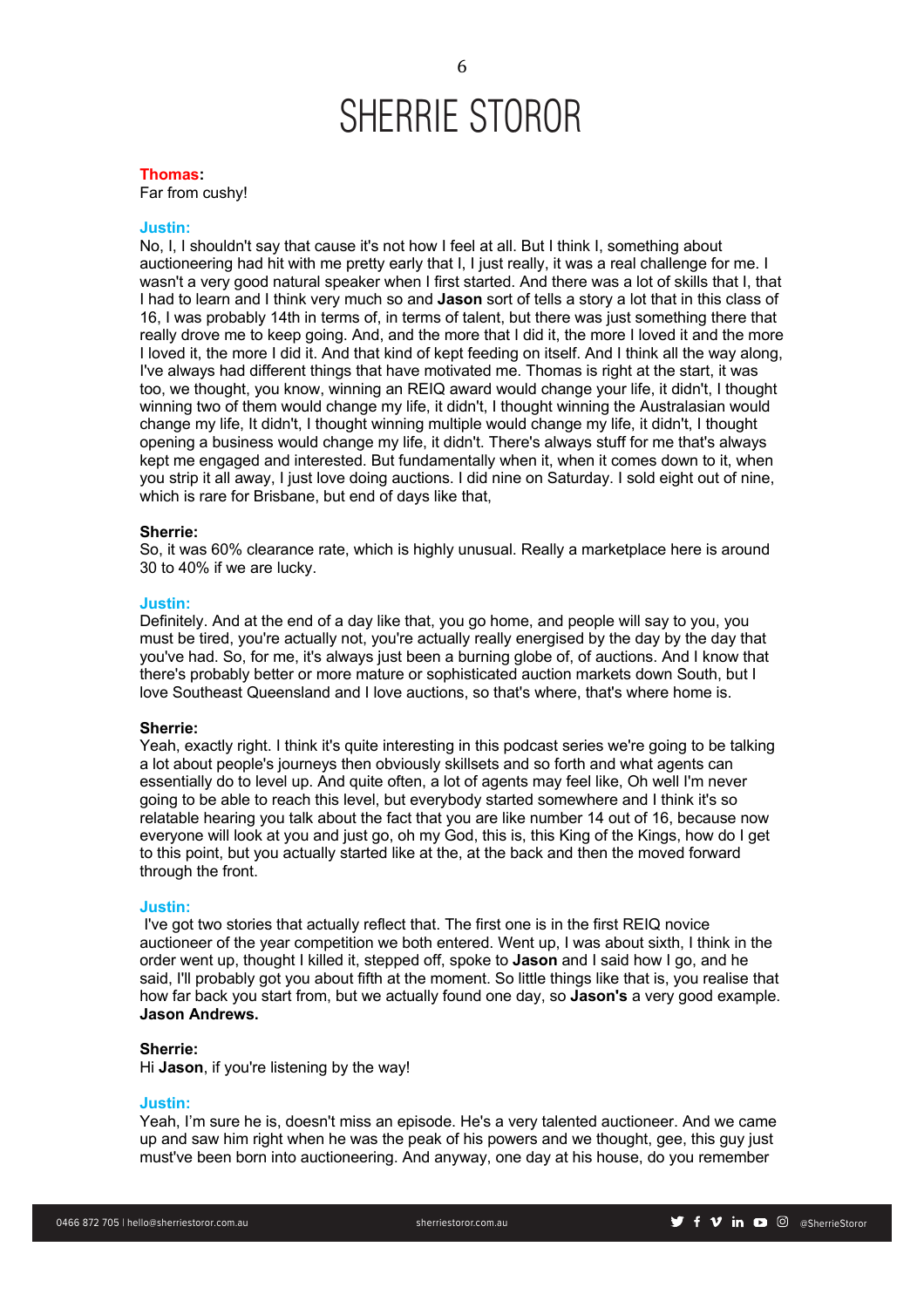this, we found an old CD of his first training course with **Dane Atherton** and he was hopeless like hopeless.

# **Thomas:**

**Terrible** 

# **Justin:**

But it showed that with actual growth and hard work and improvement and the right coaching and helping, then improvement is possible.

### **Sherrie:**

And I think you know it's so interesting talking about this competition side because as I mentioned before, like I didn't understand as an agent that there was this whole like other kind of auctioneering kind of attitude behind it.

# **Justin:**

Cult.

# **Sherrie:**

Yeah and it really is. Do you believe that that has made a difference for you in your career in terms of winning all of these awards with agents wanting to enlist your business, because really they're buying into you, they're buying your service because they've done, two weeks or four weeks or five weeks of hard work to actually get the property listed and actually get to that auction day. They want to make sure they've got an auctioneer that's going to close it. I mean, do you feel like that has been beneficial to building your profile and your business?

# **Justin:**

I think it's improved my skillset, in competing in competitions. I always had this belief that when I, if I won a competition, my phone would be ringing off the hook and it didn't happen. What has happened though, I think it just added credibility. So, when I call people, they genuinely maybe have heard of me. Uh, but probably more importantly is when an agent, when I go into meet a vendor before an auction, probably 9 times out of 10, the agent will say, or the vendor will say, I've heard a lot about you, I've heard that you're the best and you've won this. And then pretty much whatever you say then becomes the plan.

## **Sherrie Storor:**

Because you've been edified.

### **Justin:**

That's right. Whereas our first couple of years you're battling against not only the fact that you're not called many auctions, you also look very young. So, it's definitely added credibility and I think credibility, if the agent feels like the vendor has credibility in you, then it's going to be easy to book you next time.

### **Sherrie:**

I know every single year that you run an auction comp, and again from an agent's point of view, we don't necessarily see that this is necessarily important, but it is really important to training and to growth as auctioneers. Right? Can you tell us a bit about and around that?

### **Justin:**

You know, I just think we've got to, we've all got a responsibility that if, if we're able to help and develop other people as we've been helpful developed, then we should do that. And all the way coming up through my auctioneering, there's, there's countless people that have poor time, you know, energy, effort, mental energy into, into helping me. So that's my way of being able to put a platform in place so the next lot of people can come through and help and, and you know, Thomas has come and been a judge for the last couple of years and he's already committed this year, so he can't get out of it again now that it's been verbalised,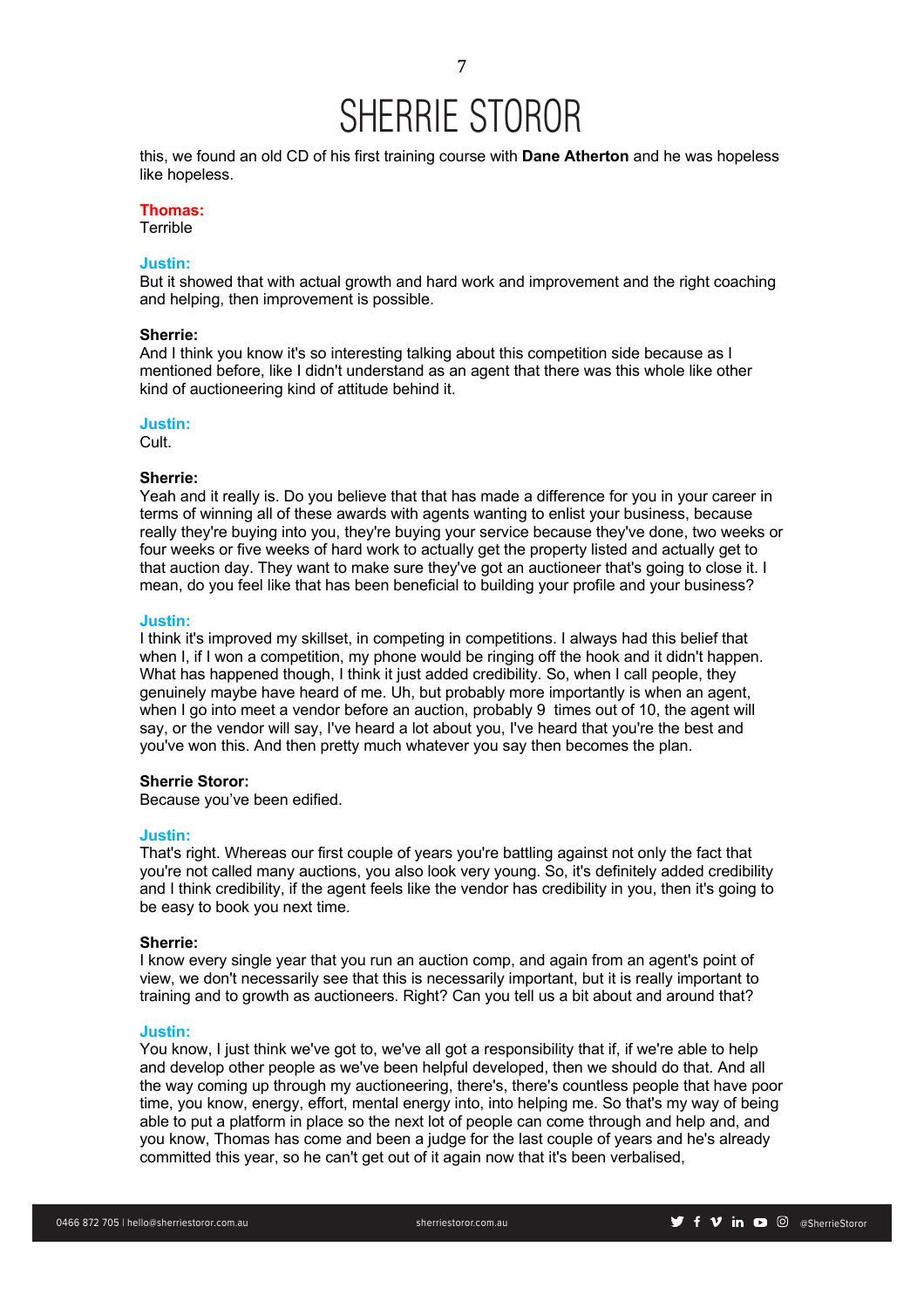### **Sherrie:**

I think it was two years ago, right?

# **Justin:**

So, you know, it doesn't, it's not just me, although I lay the platform for it. There's a whole lot of people who put a lot of time and effort into it. And that's just a way of helping other auctioneers.

# **Sherrie:**

And do you think that this actually helps in the development because it's obviously competitive sort of nature, but do you feel like this really helps in the development of the skills set?

### **Justin:**

Definitely. And on two fronts. The first one is auctioneering is a very isolated game. So, you will rarely see another auctioneer unless a little bit more now on Facebook, cause people Facebook live a lot of auctions, but you very, very rarely see other auctioneers. So, what happens is you exist in this bubble where you go and call an auction, you do the next one. You say the same stuff as you said in the previous one. Someone comes up to you after and says that was a really good auction, you go how good am I, and that bubble just keeps going until you actually search people outside of your bubble who a) know and they're talking about but b) puts you through a situation that's stressful, and sometimes to actually put yourself in an environment where you're going get told you're not the best Auctioneer, Yeah, can be an incredibly confronting thing. But that actually makes you grow as an Auctioneer, because if you just do the same stuff over and over again and people tell you they like your auction, you'd never going to change or improve, plus the opportunity to mix with other auctioneers and find what they do. You know, we always joke that there's no original lines. Now you just see a line somewhere else and you take it and put your own accent on it and then it becomes your line. So it's, it is sort of cultivating ideas as well, you know, it's like, it's like our AREC in a crazy way or our conference, It's the auctioneers getting together, sharing ideas, swapping what works and then going back out and you know, filtering out to their own markets.

### **Sherrie:**

Well, definitely I noticed that there was a real culture around it, which was also quite interesting. But I think going back to being a, being a judge, it was quite interesting to me because there was obviously strict criteria. But as an agent, those criteria's aren't important to me when I'm booking someone. And so, I noticed from going to Adelaide in 2017 and watching you compete and all the other auctioneers compete, there was a disconnect between agents and auctioneers and there obviously is an opportunity to kind of bridge that gap. I mean, how do we do this?

# **Justin:**

If you can solve that, you would make my life a lot easier. We've got frustrations and, and I air this to Thomas a lot. We get, we get frustrated that a lot of agents don't choose the best auctioneer, agents choose who they're obliged to by their company or who wears the whitecollar tie and there's just not a, I don't agents generally really understand what goes into a great auctioneer. Yeah, we have people all the time that they'll say, Oh, I use this person. They'll say, he's a great auctioneer, and you go, well, is he, you know, like under what sort of criteria would you identify that person? But it's about relationships. Yeah, you guys would see it all the time that vendors will choose a certain agent because the relationship they've got with the agent, not because they're the best agent, you know, the agent can be the, have all the awards, have all the sales, sold signs up, do the best marketing, but they know and because the person around the corner met them and it's his cousin or something, so they're going to sell through them.

### **Thomas:**

I think it's an educational thing. I mean a lot of people, and I think it's a really good thing and a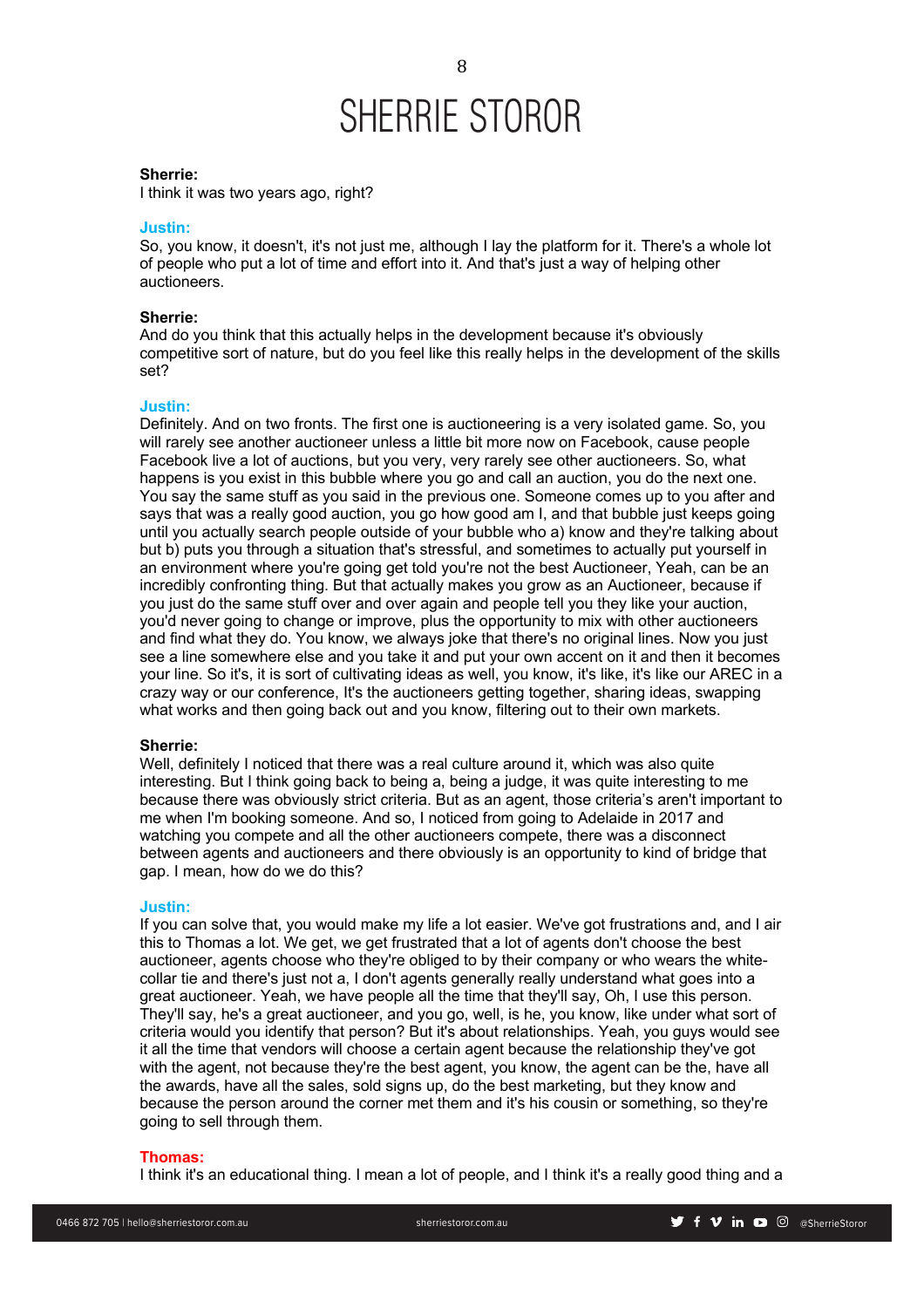lot of the competitions, which I'm heavily involved with the REINSW and then at the Australasian level this year. But in regards to judging, we try now and get as much involvement from people on the ground such as yourself at the Apollo comp. I think that, and a lot of the time you will see the people who aren't really that educated at auctioneering they will tend to score or evaluate someone on likeability and likeability is 100% important, like so important. However, it's the things that the agent doesn't potentially see, It's just an educational piece, because what competitions do is they actually put auctioneers and training events like what Justin puts auctioneer's into an environment where they get tested on things that could potentially happen on a Saturday or at an in room event or whenever you're doing your Auctions. That unless that auctioneer actually knows how to handle that, that could actually cost the owner money. And there's been so many of these examples that you'll see it and it's starting to come more and more prevalent. And it has been prevalent in places like Melbourne and Sydney for a long time and also Auckland, but in other areas such as Brisbane, Adelaide, Perth, and then other parts of, New Zealand as well. It hasn't been prevalent cause buyers haven't had strategies.

## **Sherrie:**

But what you're seeing now is more and more buyers have strategies to be able to try and take the auctioneer off course. And it is clear that if you can get under an auctioneer's skin, you will buy a property cheaper, which is really interesting. And I love this notion talking about a good auctioneer, like what do you think makes a good auctioneer? Like what skill sets? What do you look for?

# **Thomas:**

Oh, I think that, I think it's all about strategic rhythm. So an auctioneer that has very good rhythm, it's almost like a song and the way the song works and if you're listening to the radio and there's a great song or pop music and so forth, it has a very good rhythm to it and it gets you involved. A good auctioneer has that rhythm because it keeps buyers involved. I also keep,

# **Sherrie:**

Are you talking about the actual bids itself?

# **Thomas:**

Everything, the rhythm you'll hear in regard to, have you ever heard a public speaker when you go, I could just sit here and listen to them for ages. It's a rhythm in terms of how you speak, and you can take that into a listing presentation, how you speak at a listing presentation is a rhythm. But then it's also I think about knowing when to push and knowing when to hold back and knowing those critical times and that that's intuition sometimes and you only get intuition by practice. Like Justin talked about it earlier you know they say that to master a particular technique or a skill, you've got to give it 10,000 hours of practice and that's why he's the master because he's practiced more than anyone I know. So, I think that that's the stuff that some agents don't see, and they will pick on likeability and yes, that is so important, but if the person's likeable but they rock up on the day and they get caught in a situation that they just simply cannot handle at an auction on a Saturday, we've been in this situation before, Sherrie you and I, where something like happens whether or not a buyer has done something wrong, whether or not they've asked a question, that's very, very tricky. If the Auctioneer doesn't know how to handle that in that split second, it could be the difference between not just a good price and a bad price; it can be the difference between selling and not selling.

### **Justin:**

I reckon the easiest thing to determine between an average auctioneer and a good auctioneer is a lack of repetition. Then what you'll see with average auctioneers or people that don't treat it as a career, they treat it as a hobby is, they'll say the same thing over and over again. They'll repeat the bid over and over again. There's just repetition comes into it. And I think the good auctioneers have an ability to call a unique auction every single time they call an auction because they rely on things that are happening in the crowd to, to bounce off. But that's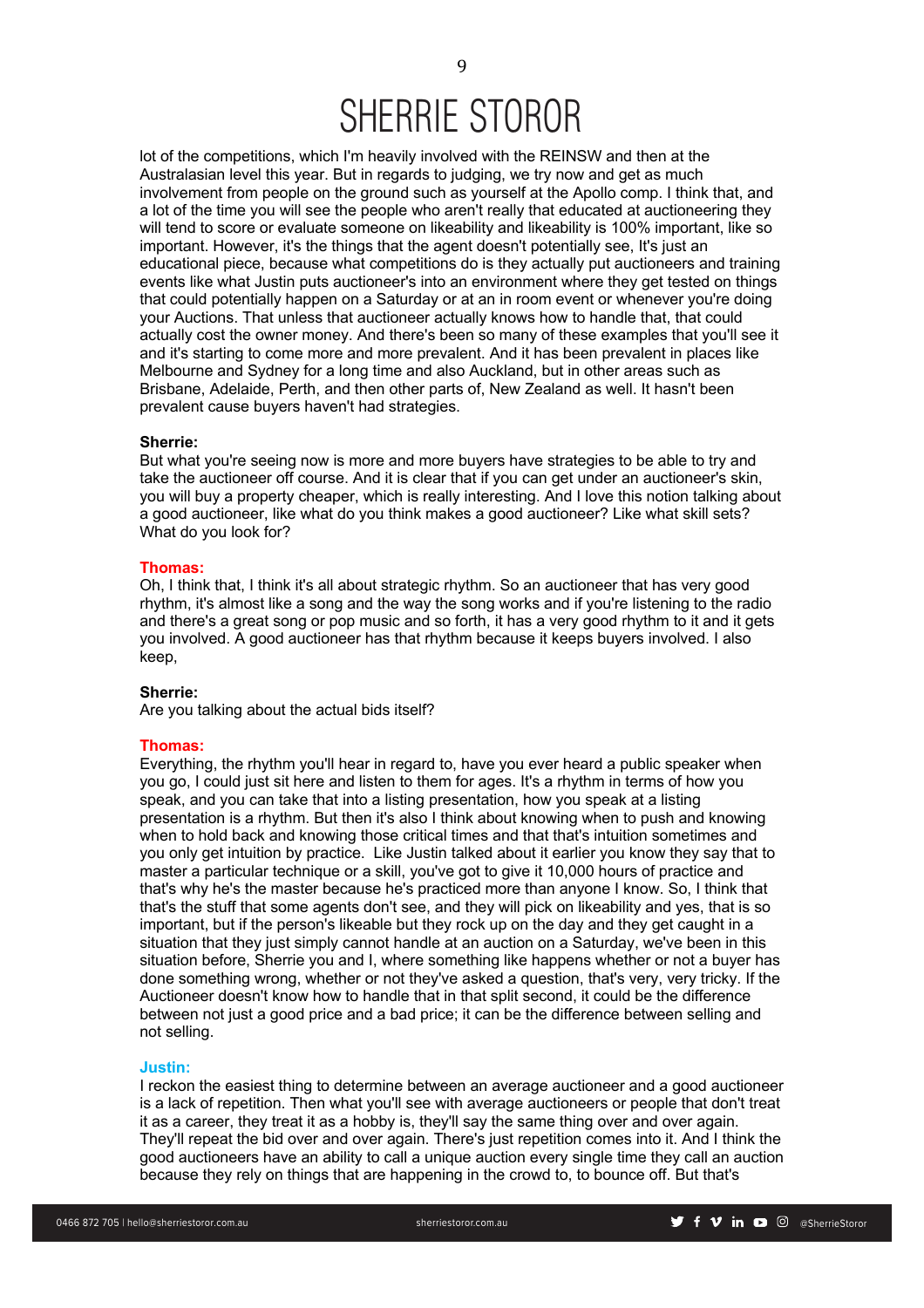actually what Thomas just said then is one of the best answers I think I've heard it was a strategic rhythm. I love that, that's good. I'm going to use that, that's going to be my original now.

### **Sherrie:**

But just going back to that first foray for me back in 2017 and in Adelaide and it really was quite eye-opening, I have to be honest. And I remember at that particular time, and it was three years ago now, there was a big Gala event on one night after you had been being crowned and it was at the museum, you probably remember. And we were sort of doing a tour and I was talking to one of the judges and it was all men who were all judges. There were no female participants. And there was actually in the school comp, there was actually a girl who won the school comp remember? But anyway, but I was just chatting a former judge and I asked him - why are they no female auctioneers? And legitimately this judge had been, no names, but had been there judging I think for around 20 years. And he literally said that women have a physical disability with being able to call auctions. And I just was like quite perplexed at this and I just really didn't understand it. I said, what, whatever do you mean? And was trying to be super polite cause I wanted the answer and he told me that women weren't able to project their voices. I mean, that was three years ago. I do feel like the industry is moving on to some extent. And, and even in your comp, we're seeing women.

### **Thomas:**

That something that just makes me…that's just embarrassing for our profession.

### **Sherrie:**

It actually really is. But this, this is somebody who's, who's literally judging this competition. What was great to see last year at the Australasians was the fact that, you know, there was a finalist in, in **Jenna Dunley**, which hi **Jenna,** if you're watching or listening to this!

### **Justin:**

Doesn't miss an episode, **Jenna**.

## **Sherrie:**

You know, she's somebody who I am super passionate about. I know that she's starting to speak a lot more and get more auctions. She's done my 90-day mentoring program, but I just loved the support that she had from the community for her actually getting up on stage. Do you feel like that there's more desire from the industry? Like from the auctioneering chapter for more judges, more female judges and you know, more females actually competing?

#### **Justin:**

I think so there's been, there have been female competitors in the past, but they haven't generally had a lot of success. But now there's a female judge Last year, uh, out of the ACT, **Sandra Masters**, Jenna made the final for the first time ever as a female. So I just think the, or call it what they are, there archaic opinions, which are opinions like that, hopefully that person isn't a judge this year and it's listed on this podcast cause that might set my chances of winning up in flames, but I think they are archaic opinions, but I actually don't think like, yes, definitely that's, that's an auctioneering thing. But I think that's also a societal thing. Like how many opinions now that have held like that around lots of things are now changing because they have to and auctioneering will sure as heck forward align with that, that the more females that are calling auctions, the better. The more diverse our auctioneering workforce is, the better more diverse our judging, force is because the competition then will be influenced by different people the better and that's just the way that we've got to keep evolving.

### **Thomas:**

I just find that so funny though Sherrie, you go out into the field and as least just as many women bidding and buying property as there are men.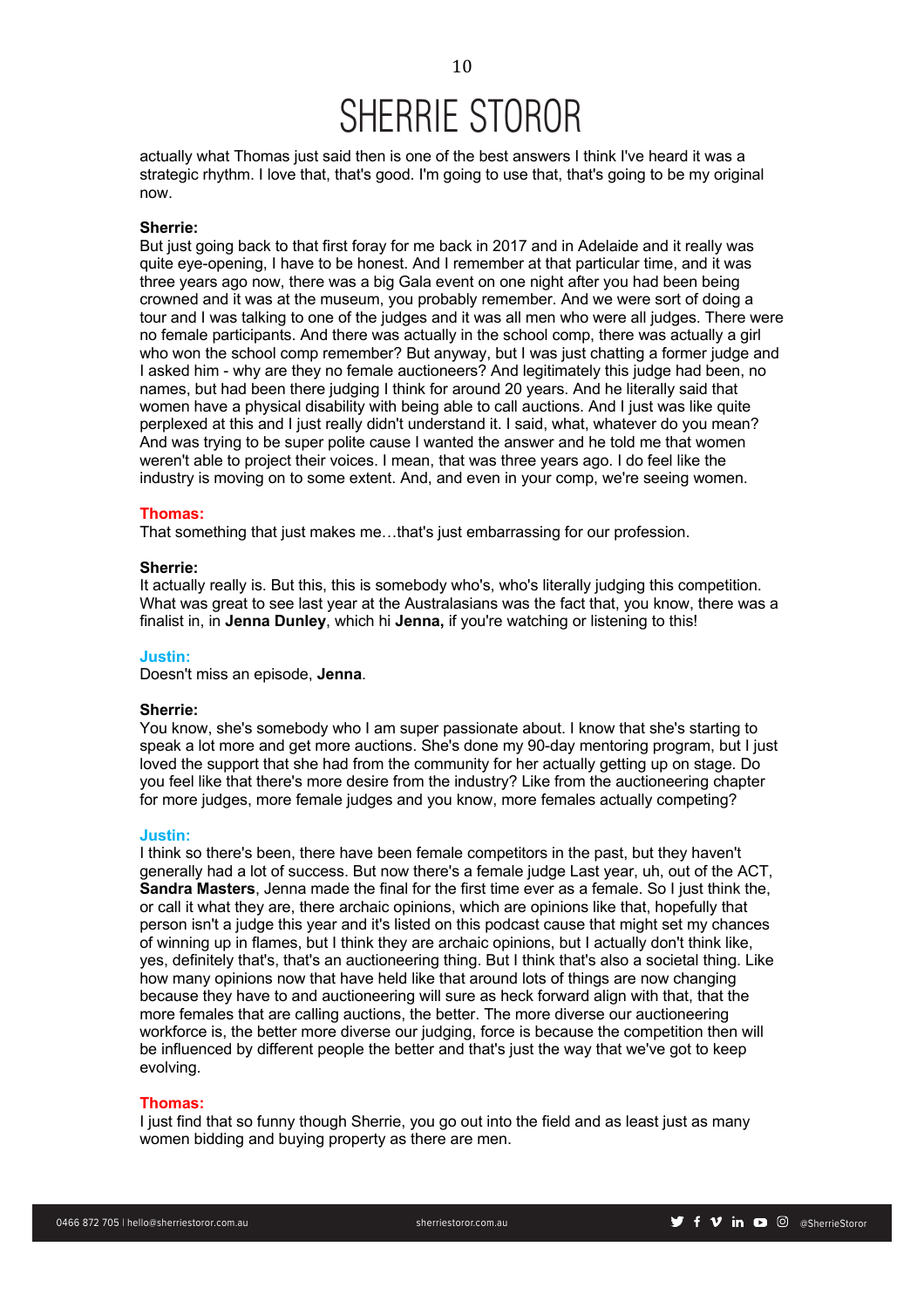# **Sherrie:**

Correct.

# **Thomas:**

So, I think that that is a problem across real estate. It's not just real estate, its business in general. But what you are seeing is you are seeing that change and, but and I know I've spoken about this at a few of your events is that it is up to, it is up to people that are in leadership positions in certain sectors of our industry to stand up and give equal opportunity to everyone, not just not just women, but young women, young men, all sorts of people give equal opportunity to people to be able to have a go. Because I just know, I was talking about earlier, like unless I was very, very lucky and we, when we decided to step out and become auctioneers from being sales agents, my, my family owned a business up on the Sunshine Coast and **Damien,** is a very, very good agent at Century 21 on Duporth and he didn't have to do this. He actually used **Jason** to call his Auctions. But as soon as I stepped out, he gave me the opportunity to call his Auctions. If I didn't have that opportunity to get, as, as Justin said, a bit of a bit of repetition under my belt of calling Auctions, I may not be sitting here in this in this way that I am now in the time that it's taken me to get here. And I see so many female auctioneers that don't get that same opportunity.

So, and I also think we've got to give people the space and I think we're seeing more and more of this now. They used to be a lot of auctioneer's that are exactly the same, and there's not one particular style that gets the best result at the end of the day. You can have a different type of style and I think that we've got to give the new generation of auctioneers and sales agents coming through a chance and a bit of space to be the best version of themselves that they can be rather than to be what other someone else thinks they should.

# **Sherrie:**

Well, I absolutely the love the fact that we're talking about this because as an industry we are really slow to embrace change. And I talk a lot about the fact that we're stuck in the 80's, but, this is exactly what needs to happen. We need to pop our head up, we need to look at new technology, and we need to look at different ways to embrace things to move forward, to get the best results for our clients.

But let's now change and let's talk about auction strategy. What do you think are the best possible tips that you can give to run a successful auction campaign? Thomas, let's hit you first.

### **Thomas:**

Oh, again, same sort of thing we were just talking about. I've had the, I've had the real pleasure of getting around Australia and seeing so many different marketplaces and then, you know, through the help of Justin and me sort of going on, on his coattails over into New Zealand or something, his contacts and seeing how they operate. The auction vehicle is a totally different vehicle for different people in different markets. The way that an agent operating in Paddington in Sydney doing auctions might be completely different to the way that the auction vehicle is used to get the best result for the owner in Paddington in Brisbane, completely different. Even in some markets, two of my best agents, **Brad Gillespie** works in Alexandria, which is a working class sort of market in Sydney and then **Ben Collier** who sells in Paddington, Woollahra and so forth, which is a, is sort of maybe the luxury sector of real estate, two fantastic agents.

They run their auctions completely differently. So first thing I'd say is don't, don't think that you've, you've you can't do auctions in your area because you don't have five people wanting to buy the property. I would also say you're going to have to operate outside your comfort zone and that is the best thing about auctions because as agents you need a bit of selfaccountability and auctions actually provide that. Yeah. Because when you list a private treaty, no one really knows what's going on week to week except for you and the owner. Whereas when you list an auction, the whole community takes notice, right. So, I think that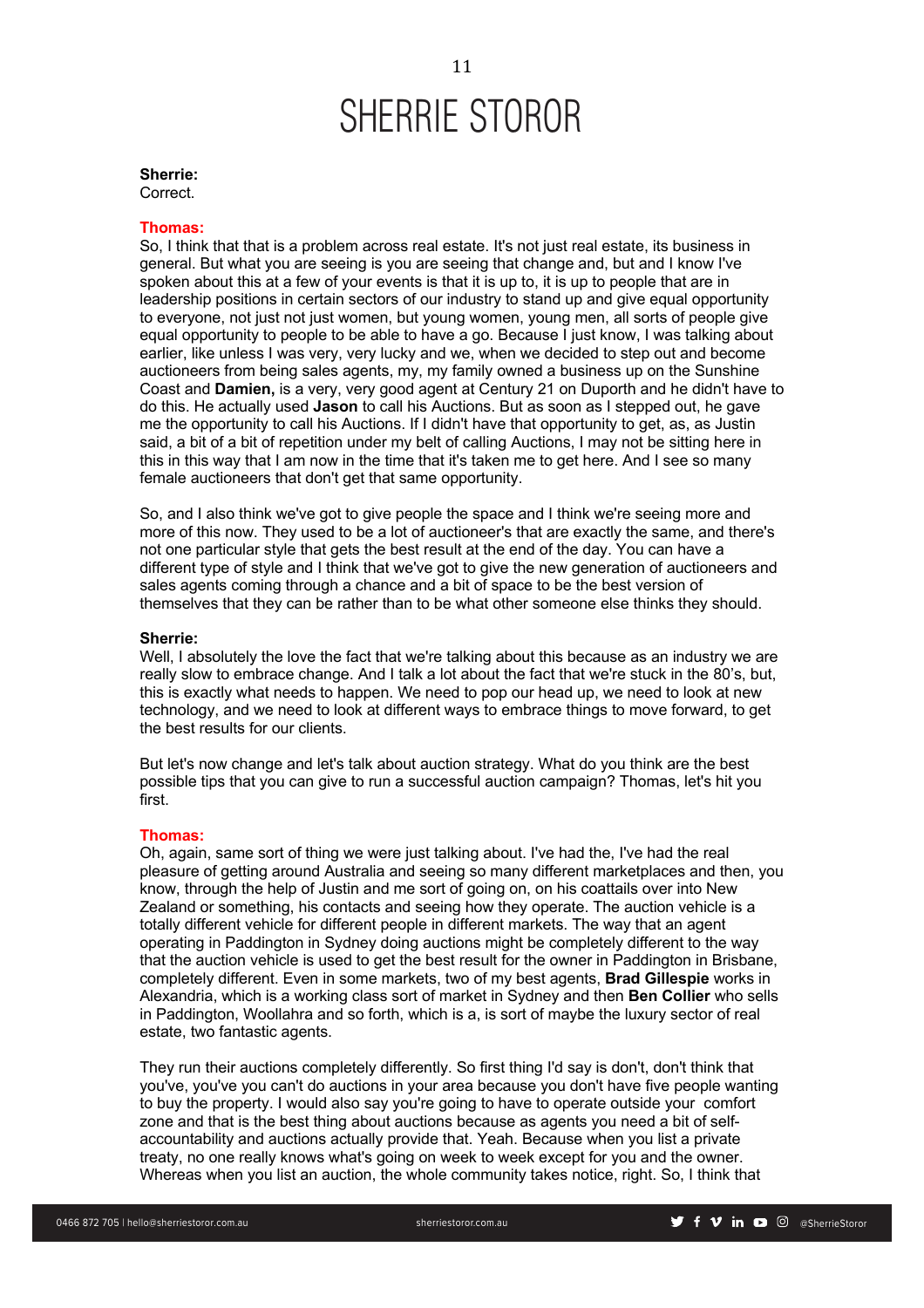you're going to have to be prepared to step outside the comfort zone. But Justin, like you see this a lot as well in terms of the markets you operate in is that a lot of people have a preconceived idea about what auctions are and they don't do them because they think that they need to run them Like Sydney or Melbourne runs them.

### **Justin:**

Yeah, that's exactly right. People, watch The Block and that's their exposure and they think, well I can't run auctions and Tom's exactly right can't have auctions cause I'm not going to have five bidders for the property, but Tom and he's, he's on fire with his answers today, he's got a couple of crackers there. But I just think it's also an understanding around the reasons why you are taking that property to auction. Are you taking the property to auction because you believe there's going to be strong competition? Or are you taking the property to auction because you need an unconditional contract? Or are you taking the property to auction because pricing in that marketplace is really difficult and you don't want to make a pricing mistake? Are you taking the property to auction because you don't want to sell it in a week and then have three weeks of trying to find your next listing, instead trying to leverage and not only get the best price but also get your next listing?

So, there are just so many different applications for it that again, if we talk about archaic thoughts, that that notion of the reason why I take a property to auction is cause I want buyers falling over themselves and I want competition and sell it. Well that's, that's cool if you sell in Paddington or Woollahra, but how many markets are really genuinely like that every single time, particularly here in Southeast Queensland. Not many at all. So, I think it's an understanding and appreciation of why you take it to auction and then a skill set inside and understanding that, yep, it's going to hold me accountable. Yep. It's going to take me out of my comfort zone. Uh, but both of those things are good things for agents. You know, you can suffer in silence or you can succeed in silence, but if you run an auction campaign the benefits are going to be there for sure.

### **Sherrie:**

Yeah. And I think what's so interesting is that there is no one approach fits all in terms of campaign length or time or anything like that. So, you might even be talking about in Sydney, those two markets might be quite different. So, they might fluctuate. You might choose to say, okay, we're going to run a three week or we're going to run a two week or we're going to run a four week, in Queensland like for me, with a lot of my prestige properties, when I take them to market, it's a four week print campaign with an auction on the, on the fifth. So you've got to do what's going to work for your particular marketplace. I don't disagree with what you're sort of saying but I do think there is a case for creating FOMO with your buyers, right? Cause this is what it's what it's all about. And I think that there's been different strategies in years gone by about starting off too low and keeping people in that probably shouldn't be a part of the campaign. But there are lots of things that you can do to kind of create this competition, this excitement. So, what do you think that they are Justin?

# **Justin:**

I'm going to start by saying something else before I get to that. I think we meet buyers all the time and say that they hate buying at auctions and you feel like saying to them so you must love multiple offers then, you know you get one chance, go in a dark room, sign your name here, have a guess of what the other person's going to offer if there is actually even another person and then sit in silence and wait for the answer to come. That's a terrible way to buy property. You know, transparency is such a good thing. I think we create FOMO with buyers, or we create competition with buyers, by engaging you, you engage buyers and you use in your advertising, particularly in motivation. You know, the great thing about auctions I think is that auctions have in built motivation. No one ever sees a property going to auction and say, nah, they're taking that to auction because the vendor wants too much. Never happens. People assume because it's going to auction that there's a realistic and motivated seller, which in 99 times out of a hundred it is. So use that to your advantage when you talk about things around the contract, if you, if you're going to talk to the, to the buyers, say, look, we need a settlement date on this property, the 28th of March. Therefore, the property's going to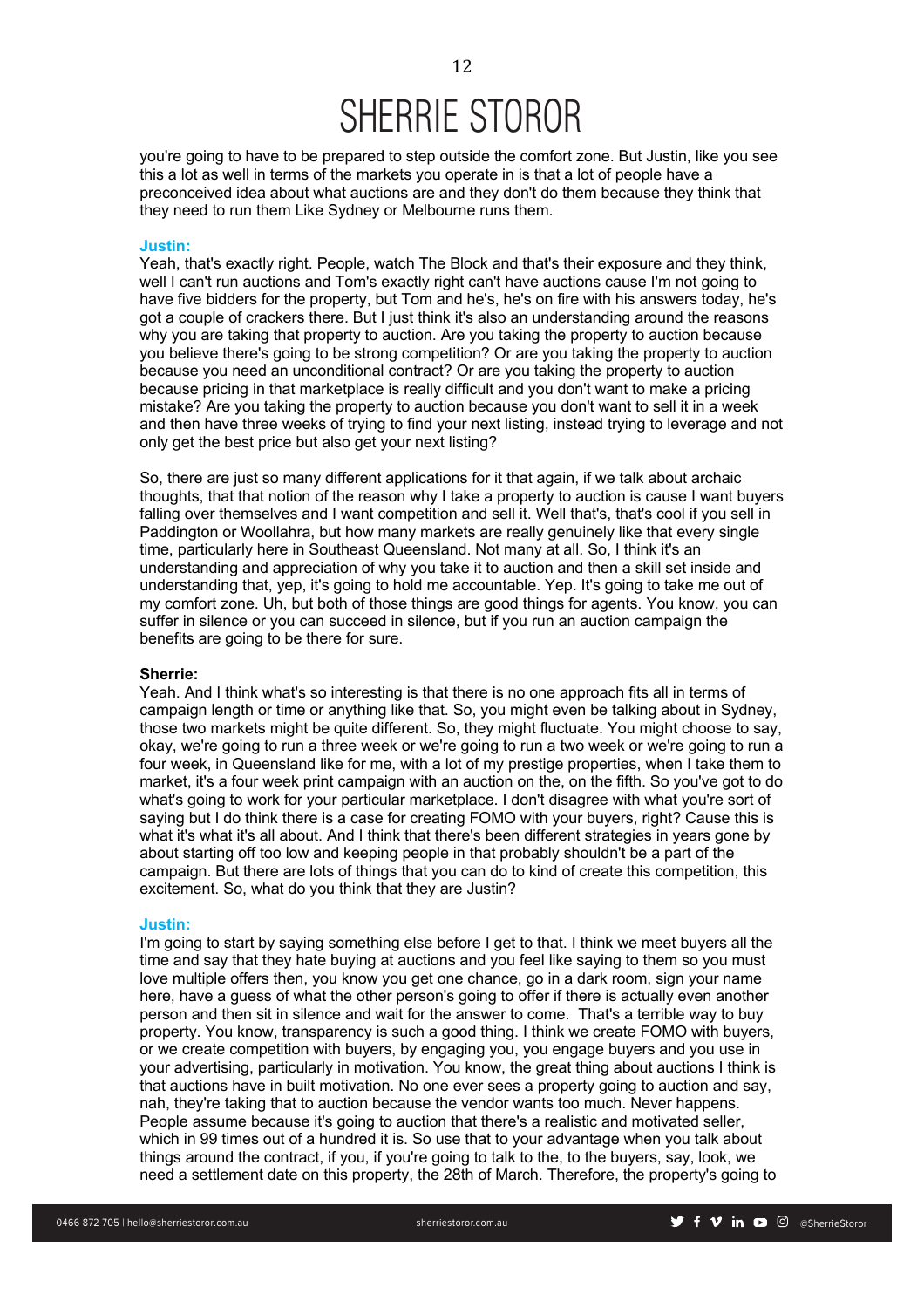auction on the 29th of February because they need an unconditional contract that's going to settle on the 28th of March. Saying that alone says everything to buyers. It says my seller needs it sold, they need a cash unconditional contract and there's a time deadline. So that's, that's more powerful dialogue than you know, the old dialogue, which is try bait them in lower and then get them there and then you have more competition to, to level things out.

### **Sherrie:**

There's much better ways of doing things. So, what about you Thomas? What do you suggest for creating that competition between buyers and creating that real emotional connection?

#### **Thomas:**

Well, I think the biggest thing we got to look at this day and age is that, I don't know, when I first got into real estate in 2004 there was, there was a significant difference between different businesses and how different agents operated. Now there's not so much, you know.

# **Sherrie:**

There's been a real level up hasn't there? Professionalism, everyone does great photos.

### **Thomas:**

Everyone is on realestate.com, everyone is on domain.com you know, everyone's got their own database. There are agents now also heap of agents that could probably sell auctions just with their own buyer database, it's that good, right? So, everyone's pretty similar when it comes to that. The real difference is the negotiation that is that that is, that is what an owner is paying you for. And I think that the auction method is the best way to publicly portray your negotiation skills. So, in terms of creating FOMO, that is the best way because you don't have a seller that's got a fixed price and you don't have a buyer coming in looking at that fixed price. So, you've got a willing buyer potentially coming to the table and you've got a willing seller.

At that particular stage you are able to have a conversation without anything really feeling like anyone's being painted into a corner. So that's how you create FOMO. Now, if there's, if you're working in the marketplace where you've only got, you've only got one buyer coming in and they're, they're the ones, they're in competition with the seller just as much as they're in competition with a, with another buyer. They're also equally in competition with a date. And I think that does help a lot. And, and I do believe that, I do believe that a buyer will pay more when they're in competition with good energy and the best auction agents have a lot of good energy. You know, it's sort of like you create that you're going to get the best possible price.

### **Sherrie:**

So yeah, that fear of loss. But I think it's pretty common. A lot of agents feel really uncomfortable about auctions and they get so wound up in the actual auction itself. And I know even when I go to auctions and I see the agent looking so nervous whether they've got bidders, or they don't. And I think an auction really is a showpiece and you guys get that, you understand that. But I also think that the agents need to understand that this is the time when you're actually on show in front of a whole marketplace.

Smile, pretend like everything's great even if you're not feeling that. But really, one of the biggest things that I tell agents is you have no reason to be nervous if you've done the work. The only reason why you should be nervous is if you haven't, and you're feeling guilty as, because you actually have not followed up every single lead.

But it is very common for agents or a seller wanting to cancel an auction if they don't feel that there are any bidders. And I know Thomas, I remember a particular time where we had a seller, had a very difficult seller here in New Farm who, we had issues around personality. I think the fact that I was a woman, do you know who I'm talking about? In Sydney Street and we actually, he wanted to cancel the auction and we got in the car and we drove up to Noosa and we went and had a meeting with him to convince him to keep the auction on track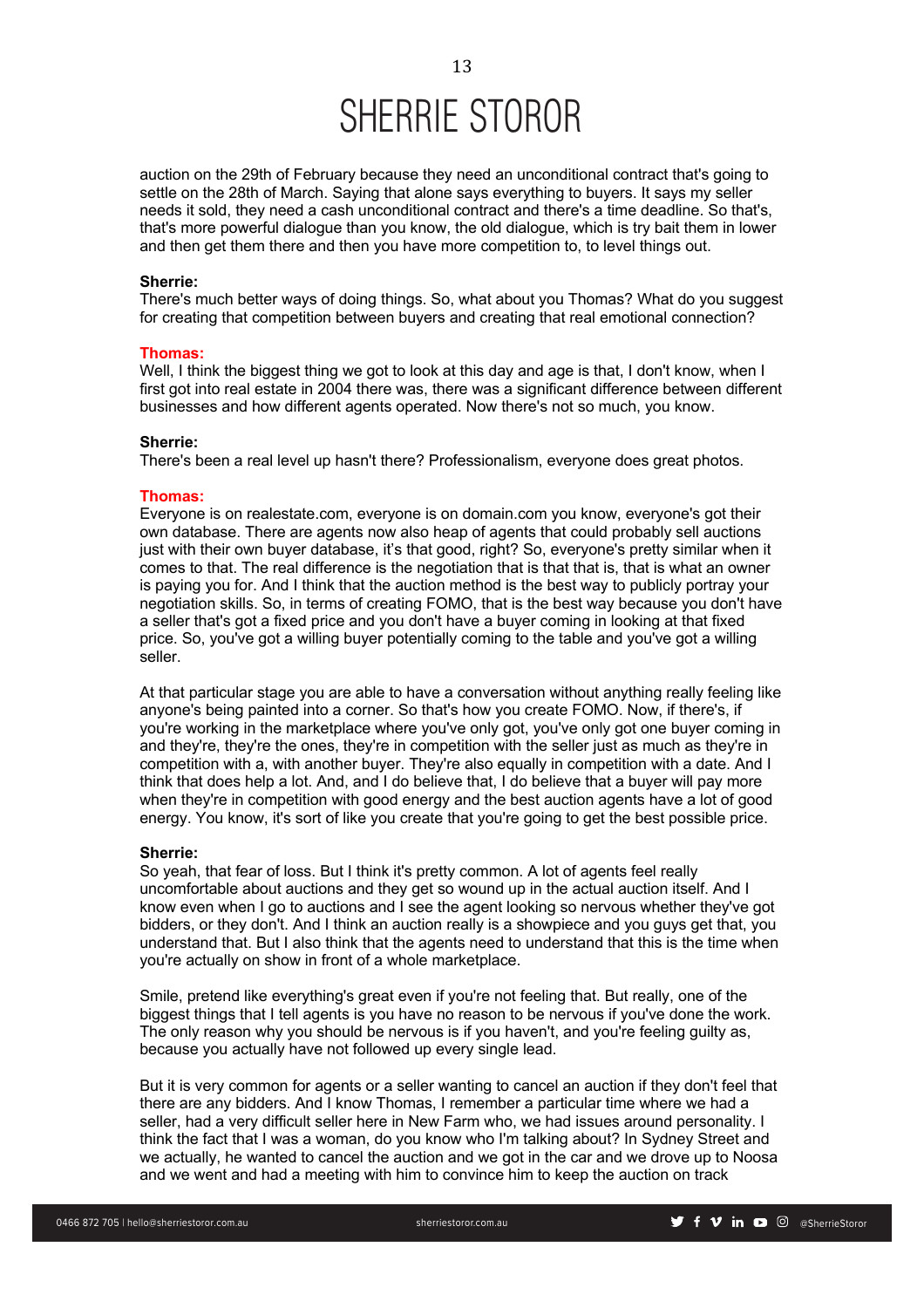because we just knew if he canceled the, the auction it was going to send a message out to the marketplace that no one wanted to buy it. So, we ended up taking it to auction the next day. We drove up on a Friday afternoon. Do you remember? And I was just smashing out the calls on the car on the way there and, and you wouldn't believe it. Somebody just turned up a register to bid. Do you remember there was like, there you go? That's exactly why you should never cancel an auction.

But I mean you must get this all the time where people want to cancel the auctions. What do you say to them?

### **Justin:**

Don't. And it's been funny because you know, we as an auctioneer, you get rewarded if they cancel it because you, you get paid and you don't have to turn up, you get a coffee break or a toilet break as your day as it may pan out. But you're exactly right. No one ever sees a cancelled auction and says, well they must have too much interest on that one. That's why they've cancelled it, it straight away hands all the power post auction across to the buyers to sit back and say, well we know we're in a favourable position to buy the property cause there's no other interest. And you're exactly right. If you run the auction, there's a chance you might sell it. It may be the one in a hundred, maybe the one in a thousand. There's a chance you may sell it. But I'll tell you what, if you cancel the auction, I can guarantee you're not going to sell it. And at the very worst you're going to have a mega open home, auctions attract more people. So, at the very least you're going to be able to stimulate, the listing heading forward. So yeah, it's a bit of a weird situation that people ring you and they say, oh, my owner is thinking about canceling this one, can have a chat to him and you sort of look at your diary and you're like, Oh, that's right at lunchtime I wouldn't mind just to be able to swan down for an ice latte somewhere. But you know that the right thing overrides everything. And the right thing is to run it through and look if, if they turn up and it doesn't sell, you know, agents can sometimes get really sort of negatively, you know, oh well that's it, that's the end of the auction journey for me. But all the time they run private treaty, open homes. No one comes through, they pack their flag up and then at 10 o'clock next Saturday they're doing exactly the same thing again.

# **Thomas:**

Yet, you know, prevention is better than a cure too. I think that most owners that will want to withdraw or cancel and the week leading up to the auction, they would have had that exact same opinion when you listed the property for auction, they would have been thinking and probably had discussions around, look, and we'll just cancel it if it comes up. So I do think that that's something where you do need to run through all the scenarios at your set to sell meeting or your pre-list meeting after you sign the paperwork and run through the benefits of, if we get to the last week of the campaign, we're looking light on the ground with genuine buyers who are saying they're going to be here bidding. This is why we still run.

Yeah, and what's hilarious is that people would probably find this surprising even though the auction clearance rates nearly 85% in Sydney, I had an auction on the weekend that the seller wanted to cancel. It was the best open home they'd ever had. We didn't have any registrations, but I was also able to present the property in a really positive way. And all of a sudden, you've got energy and energy flows through until post auction negotiation. And then you've got a seller who's saying, you know what, I'm so glad that you actually went through all the different scenarios and convinced me to run it. I do think a lot of agents, I loved what you said Sherrie there, because most of the agents are scared of what they don't know and they're judging what they don't understand as either a) they don't understand the process and if they don't understand the process, speak to your auctioneer and talk through that. But if you are worried because you haven't put in the work well that yeah, you should have a bit of a kick up your back side saying you haven't done the work

# **Sherrie:**

And you should be losing the listing!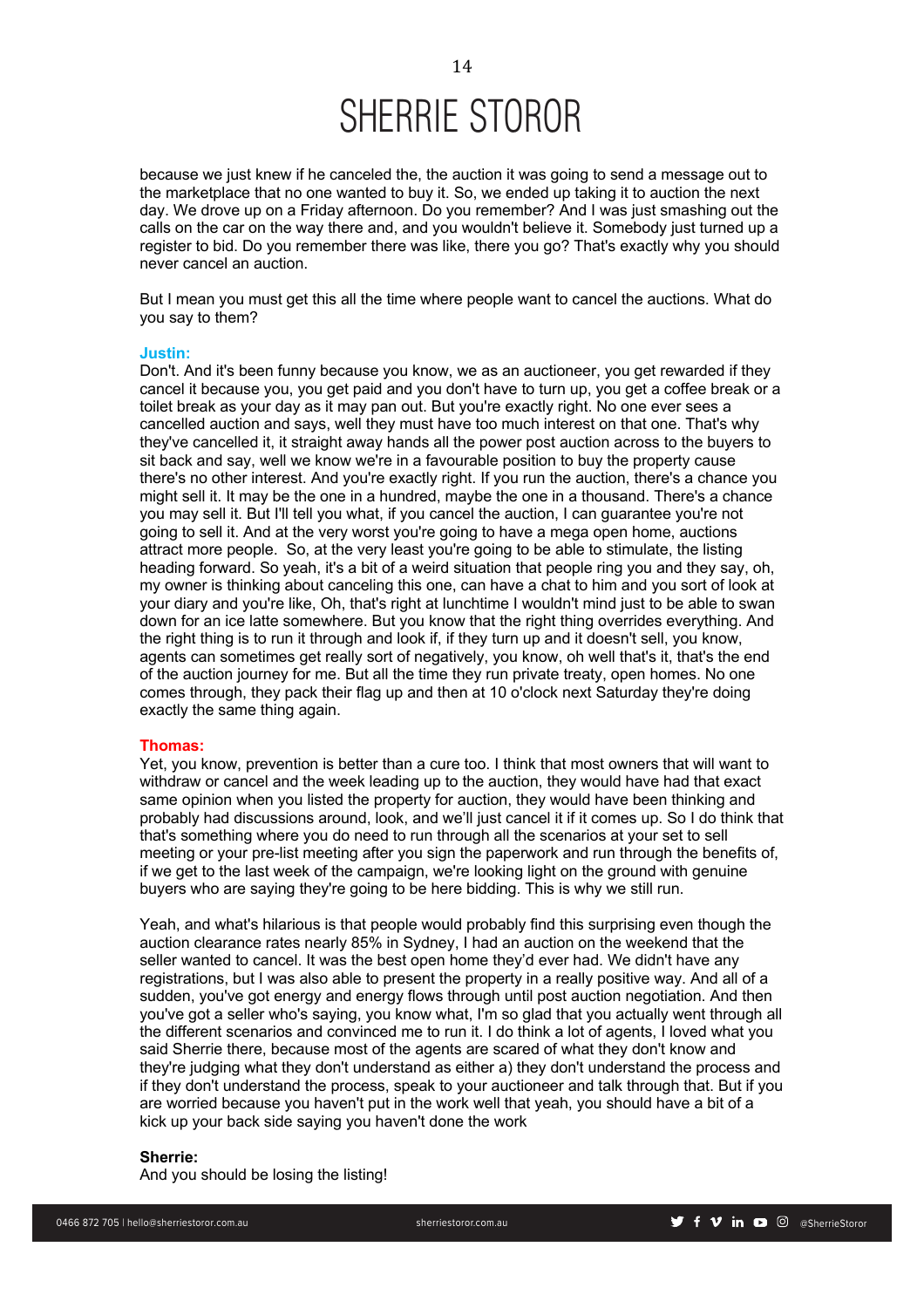### **Thomas:**

So, if you get to, if you get to the auction day and you've done the work, you'll never be sweating.

### **Sherrie:**

But I love what you say there because I think it's incredibly powerful about how you set up the auction to start with. And I think depending on the marketplace, but realistically even if you're in a boom market place, you should be saying this to your sellers where you should be saying, "look, it doesn't matter whether the property sells before, under the hammer or afterwards. And the auction itself is just actually the auction itself. It's an 11-minute process." But I think quite often we get caught up in that because we watch shows like The Block and so forth, which highlight, how exciting an auction can be, but it's not always the case.

So, I think if you do set it up in the correct way, then really that's the power of the seller feeling comfortable. Okay, we're coming up to the week before hand; we don't actually have any interest at the level that we want or any interest at all. They actually understand it's not a cancellation. But on the day, you know when you've only got one bidder or you've got no bidders and how many times do we have to do this Thomas, where we would literally go there, here and in Brisbane we go to a beautiful property, I've literally called the whole marketplace and everyone is coming, all the neighborhood, the whole building's coming and we've got no one. I'm telling them you've got to be there. I mean, what as an auctioneer, what; do you expect the agent to do, to keep up with that presence of what you're portraying to the marketplace in how to sell that property at that moment?

### **Thomas:**

If I'm doing an auction, there's one bidder on the property, I'd expect the agent to know everything about that buyer. I'd expect to know what they've offered on previous properties, if they've bid on other auctions. Have they bid at an auction before? How long have they been looking in the market? Where are they at with their preapproval on finance? What have they had for breakfast that morning? Everything.

Because if you've got, if you've got a buyer that you've got really good information on, you then have the ability to use the truth as the best form of negotiation, if you actually just peel everything back and you look at the benefits for buyers and sellers with buying and selling via auction, if you get to that particular point where a buyer is the only person who's going to be there registered on the day, that is actually the, if I was going to buy real estate and I found myself in a position where I was the only registered bidder on the day, I would love that because you get to negotiate exclusively with the owner without any competition, but you don't know what might happen afterwards and that is the actual fact which is going to happen, right.

So what I'd expect my agents that I work with is to be, I don't want it to be like **Peter Kakos** who's my General Manager in Victoria, , I think he actually said this to us at a training session we did like in 2010 with him when he was doing stuff with Jason and us, but he said real estate is not like that 'Thank God you're here' show that use to be on television where he'd get all dressed up in the actor would like knock on the door and they'd open the door and he wouldn't know what their walking into and then everyone would go, thank God you're here and they'd have to try and maneuver for the situation. Real estate isn't that. You literally, if you are educated and you ask the right questions, you've got the information, you can actually pull the deal together whether or not you've got one bidder, whether or not you've got five bidders, so I'd expect all of my agents and in fact even if they've got one, two, three, four, five to know everything about that buyer, especially in one bid of negotiation and always to act calmly, you never going to get it. Never going to get any deal across the line, if, if, if it's written all over your face that there's only one person on this and Oh my God, I need this deal and Oh my God, the seller is going to be absolutely just on me. I need the commission on this one and all that different sort of stuff.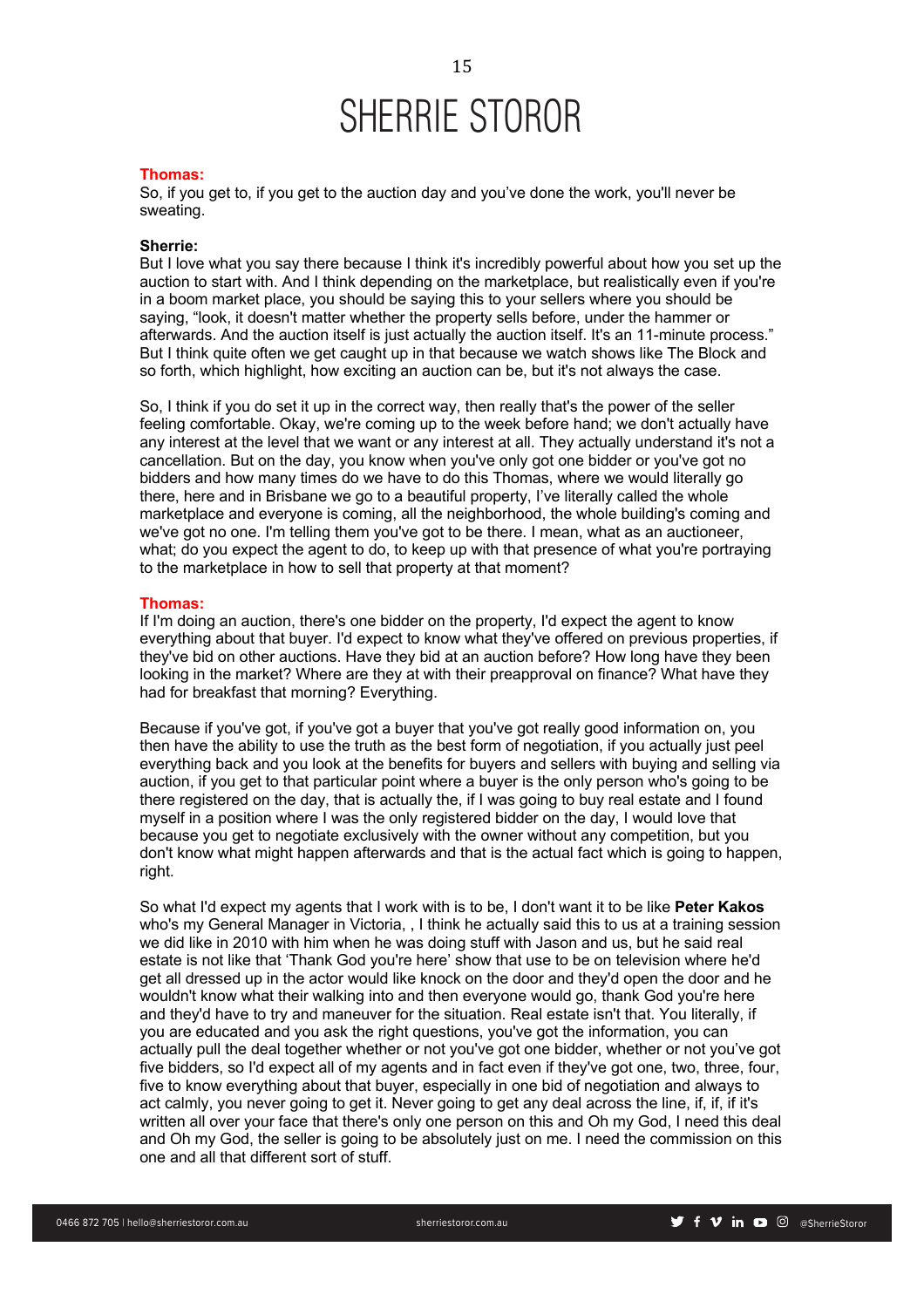### **Sherrie:**

I just find it really interesting that you sort of say this because realistically agents leave a lot of the work up to the auctioneer right on the day. I don't know if you find this, but it's just what I have noticed. It really is the agent's responsibility through the campaign to know what's happening with the buyer. It's actually their responsibility to really set the reserve and, to help the seller in terms of educating them with what the market has said about their property. Things that they like, things that they don't like. But do you still, are you still finding that agents are expecting this kind of good cop, bad cop scenario to happen at auctions?

### **Justin:**

I think that whole us, the gulf between good agents and average agents, the good agents see you as being the final couple of percent that it can come in and may make an impact based upon either the dialogue you have or the skillset or the lack of relationship. I think average agents or agents that maybe don't have as much confidence, really expect you to kind of be everything. I had an auction a couple of weeks ago an agent that turned up and was their first ever auction. I turned up in about a quarter two and they said, I've got your reserve form ready to go set the reserve of sellers so thought, okay, well that's what needs to be done. So, went how to chat to the sellers and spoke to them about it and it was very evident they hadn't received a lot of information about price. They were very optimistic, which is most sellers, but they were particularly, particularly optimistic. Anyway. So, I came back out and about, sort of about five too was about a 10-minute conversation and the uh, the agent said to me, so when did you start registering the bidders, and I said, well I guess now. So, we registered a couple of bidders and I took him aside and said, do you know anything about this buyer? Uh, I know they came through a couple of weeks ago, you know, and that, that just highlights for me the pleasure we get in dealing with good agents when you walk in and they say, I'd won on the weekend. And they said, look, I've had four building and pests. I reckon these three candidates are up in this bracket. The seller is a little bit high, but I think with competition we're going to probably get close to the reserve price. And then we've got another three registered bidders, they're all likely to be at a lower bracket, but I've already coached one of them up to start us. So at least we can get going. You walk in there and you can have a real impact cause you're only just doing a little bit and that little bit is valuable. Whereas if you need to do everything, it's dilutes your value, I think.

### **Sherrie:**

I think it's really hard for a lot of agents because they really just don't know what to say or what to do. And they do expect that that you know you're going to go in and basically kind of wave your magic wand. But how do you build trust with a seller when you're really meeting them for the first time, then basically you're in a high pressure situation. You're asking them to make big important life changing decisions. So it is, it is really tough. So, what really can you do, to start, let's say you were at an auction and quite often when we are starting it off there are crickets, right? No one wants to start bidding. So, what would you engage that you would, what would you suggest that you would say to an agent that can communicate with their buyers to start the bidding?

### **Justin:**

So the first thing is the conversation happens two days before. It doesn't happen on the Saturday morning. Correct. Because Saturday morning's too late. They've arrived with their bidding strategy and the problem that we find, particularly here in Queensland, I'm sure it's not all that different in Sydney, unless they're savvy, is every single person they speak to that week is giving them advice that the best way to buy at auction is to not bid. So, you've got to be the counter argument to that. So, try and get face to face with them 48 hours prior to the auction. Have a conversation with them and say, look, have you given any thought to what your strategy might be when the auctioneer asks for an opening bid. They'll say, yep, we're going to wait and see. You say, look, there's something you need to understand about waiting and seeing as a lot of other people are going to have that strategy. If you do the same thing as them, it's going to be very hard to beat them. What a better move is to get yourself out in front and put the pressure on those people and ask them this question, 'what price would you love to buy the property for?' 500K so what's the only risk that you run if you start bidding at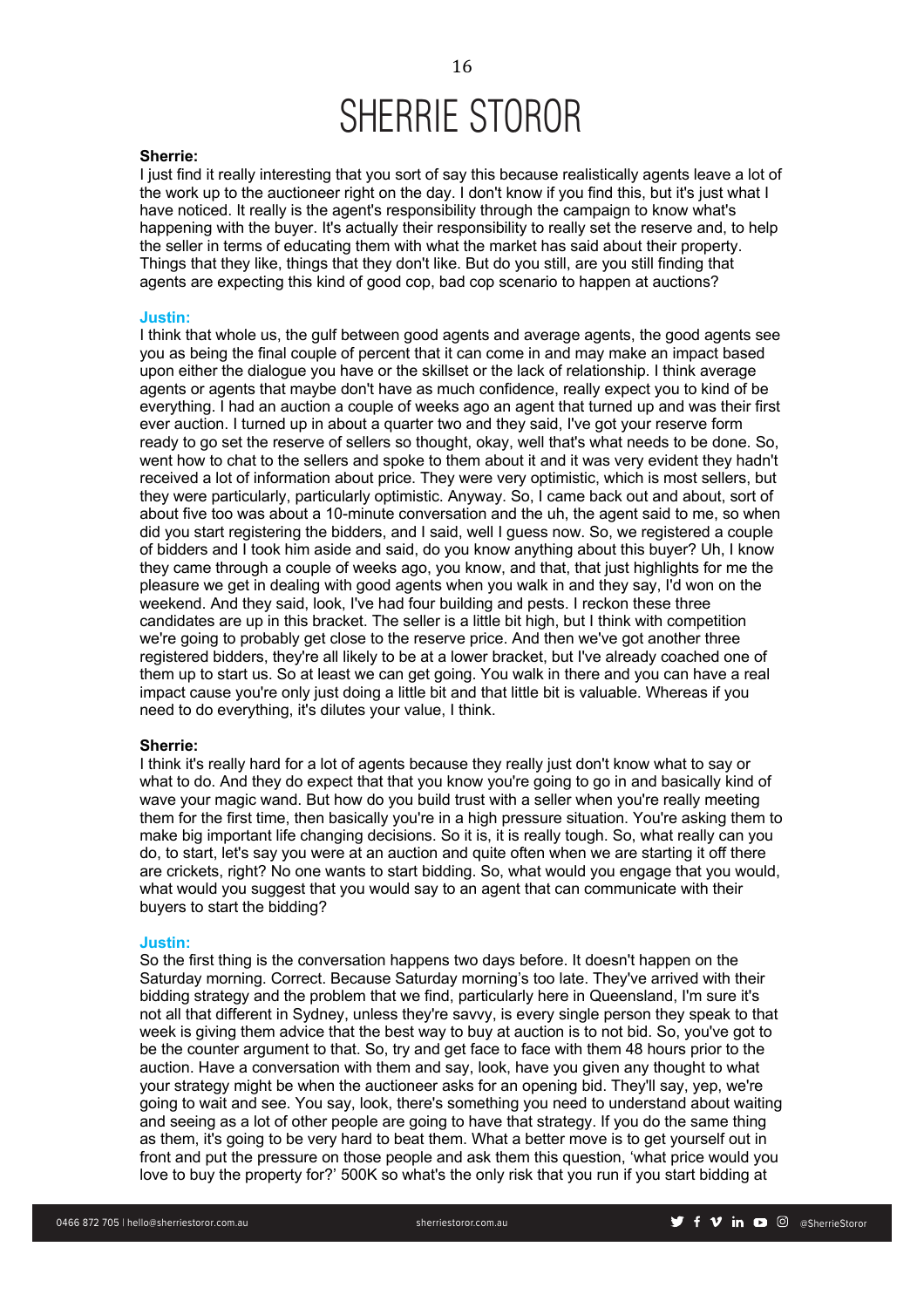500K? They buy if. Wouldn't that be good? Yeah. So, let's try that. And then if that doesn't work, we'll just try something different.

But it's sometimes just having that conversation, but having it early enough that it's not Saturday morning when you're like, Oh, quick we should get a starting bidder, run around and try and get some, some people to try and change their strategy, they've spoken about during the week. Do you have anything different that?

# **Thomas:**

Yeah, it all depends on which state you work in and what the, the vendor bid legislation is. I really think that's a great way to be able to encourage a buyer. And again, being transparent as auctioneers and as agents, you should be talking with your owners prior to the auction. Again, 48 hours prior to the auction I'd say in relation to what your strategy is, you shouldn't be getting your reserve set signed on the day. It should be at least 48 hours prior. At that particular stage you're going to talk about, okay, if we don't get a bid from the floor where, where, where are we going to open the auction? And generally, that's going to be at a level that is not the owner's reserve or just under their reserve. It's going to be at a level that that is going to encourage people to bid. So how about when we ring the buyers in the lead up to try and see where they're at, we say, look, just to let you know, if we don't get a bid from the floor, the vendor bids going to be this and the buyer will, I think a lot of buyers get taken aback when agents are honest and transparent. And I do think at that particular.

### **Justin:**

Because expectation is that you're not going to meet their expectations.

### **Thomas:**

The expectations of auction is that it's all smoke and mirrors, right?

# **Sherrie:**

But also, that's with agents too.

## **Thomas:**

And so at that level, if it is at a level that they would like to buy, most people would like to buy, which is what the vendor bid to open the auction generally is going to be, you'd say, well do you think that's a good buy? Yeah, we think that's a good buying. Well the reality is, we'd rather not place a vendor bid to open the auction. We'd rather someone being a genuine opportunity to be able to negotiate with the seller. Would you consider opening at that level?

Cause always seems to be this really awkward dance around the price of what that opening bid might just be. You're not telling them, you're saying that's not going to buy the property, but it's going to put you in a great position to be able to negotiate with the sellers and it's going to let you plant your flag in the ground and show that you're, you've got strong authority in this negotiation. So that's a great way to be able to, to maneuver that. But again, it comes back to a lot of people, we were in an age where people love just dealing with sellers. They don't like working with buyers, but buyers are a crucial part of us making money. They have to buy something for us to collect a commission. Yeah. And I think though, if a lot of agents focused on just really getting to know their buyers and building trust, I, talk about building relationship equity with people and that just takes a lot of time doing what you say you're going to do over and over and over again. And if you talk to a buyer four or five times in an auction campaign, you build that sort of trust. They will have an open conversation with you. But if you're just laying it on a buyer and like, as Justin said, on the morning of an auction, of course they're going to cross their arms and just say, hey, good luck buddy.

### **Sherrie:**

Yeah. Well it's us verse them instead of actually going for the joint goal, which is actually to help them secure the property.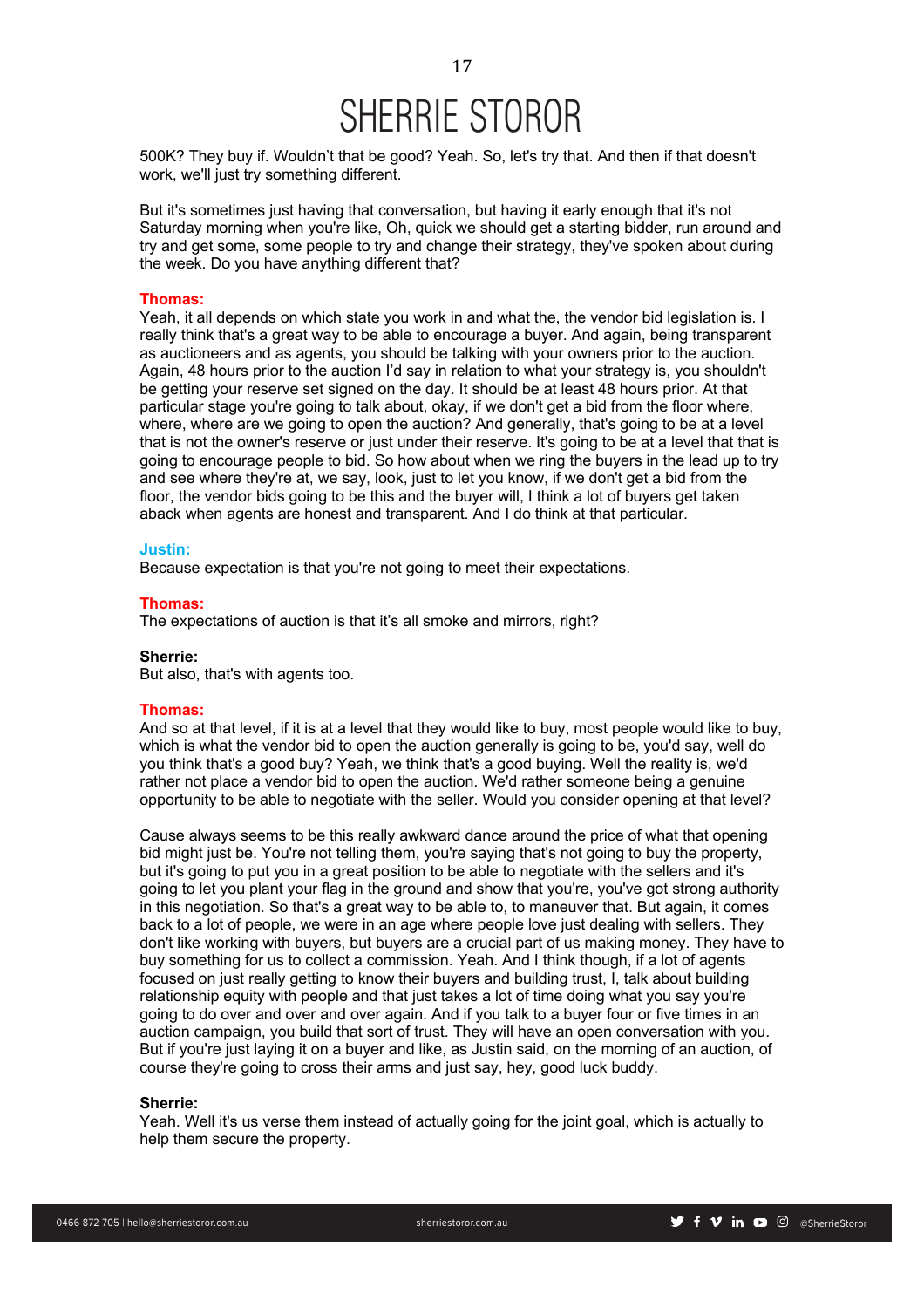### **Justin:**

So one thing Sherrie just on that is I think realistically you should be setting your reserve ideally 96 to 72 hours out and then from the moment you set the reserve, you almost say to the sellers, look, I won't be in as much contact with you as much the next couple of days cause I'm going to be doing all my efforts on the buyers cause this last 72 hours, once the seller set the reserve, you can't really influence what they are going to do. The next influence piece is going to come on the day when you got bidding, but that last 72 hours is so critical for your buyers, like so critical because they're, that's when they're going to get a negative building and pest report. That's when their friend's cousin who did their real estate license back in 73 told them that you'd never buy at auction. You know they're going to have all this negative.

# **Thomas**:

Or we've heard from the neighbors that they want a hundred thousand dollars more then they actually want.

# **Justin:**

Spend your last 72 hours with your buyers and focused only on your buyers. Let the seller take care of themselves until auction day.

#### **Sherrie:**

This for me is incredibly powerful stuff because this is the stuff that agents get really nervous about. It's like all these, there's no one there to bid and you know, then we start to see this old-fashioned notion about giving away bottles of champagne and all those sorts of things to start it off. It shouldn't matter. You should be giving away a bottle of champagne for them actually purchasing the property.

### **Justin:**

I've always wondering on that. If we place an auctioneers bid do, we get the champagne?

# **Thomas:**

I know, on that, it's interesting just because that is a strategy that you see a lot, especially in Sydney you see that a lot in terms of people giving out the bottle of champagne. And again, this goes back to I'm all for people doing what they think is great for their market and I'll never judge people on what their strategy is. But when right at the top of the podcast, I said the best auctioneer has strategic rhythm. And sometimes that opening bid can click off the great strategic rhythm rather than clapping someone, the champagne's got to be walked over, that's time that kind of deflates a little bit of tension and you need tension to create competitive energy as long as it's in that, that, that rhythm that we talked about. So just food for thought on that, I guess.

### **Sherrie:**

I like it. Sounds good. So, you two are quite competitive and are you competitive in amongst yourselves?

### **Thomas:**

No, not necessarily. I'll openly say it, when Justin won the Australasian in Alice Springs for the first time, it had been something that he'd worked, he'd worked so hard for, to get to that particular point. And because I'd been there on that journey with him and I felt that I'd, been there and also, I'd worked hard cause it was something that was one of the best times of my career. I think watching him do that was really, really cool.

So, I guess that's been the best part of our relationship. And I think that that's what a lot of people can possibly learn from. Like there's a great book out that I've, I forget who calls it, it's called *'Ego is the Enemy'*. And I think if you learn to drop your ego and you learn to just help people, like it means a lot there. So yes, although in the, in the early days when we were playing that tennis on PlayStation and I was Roger Federer and Rafael Nadal at that particular point, **Rafael Nadal** hadn't won 19 majors and I thought I was killing it as, **Roger**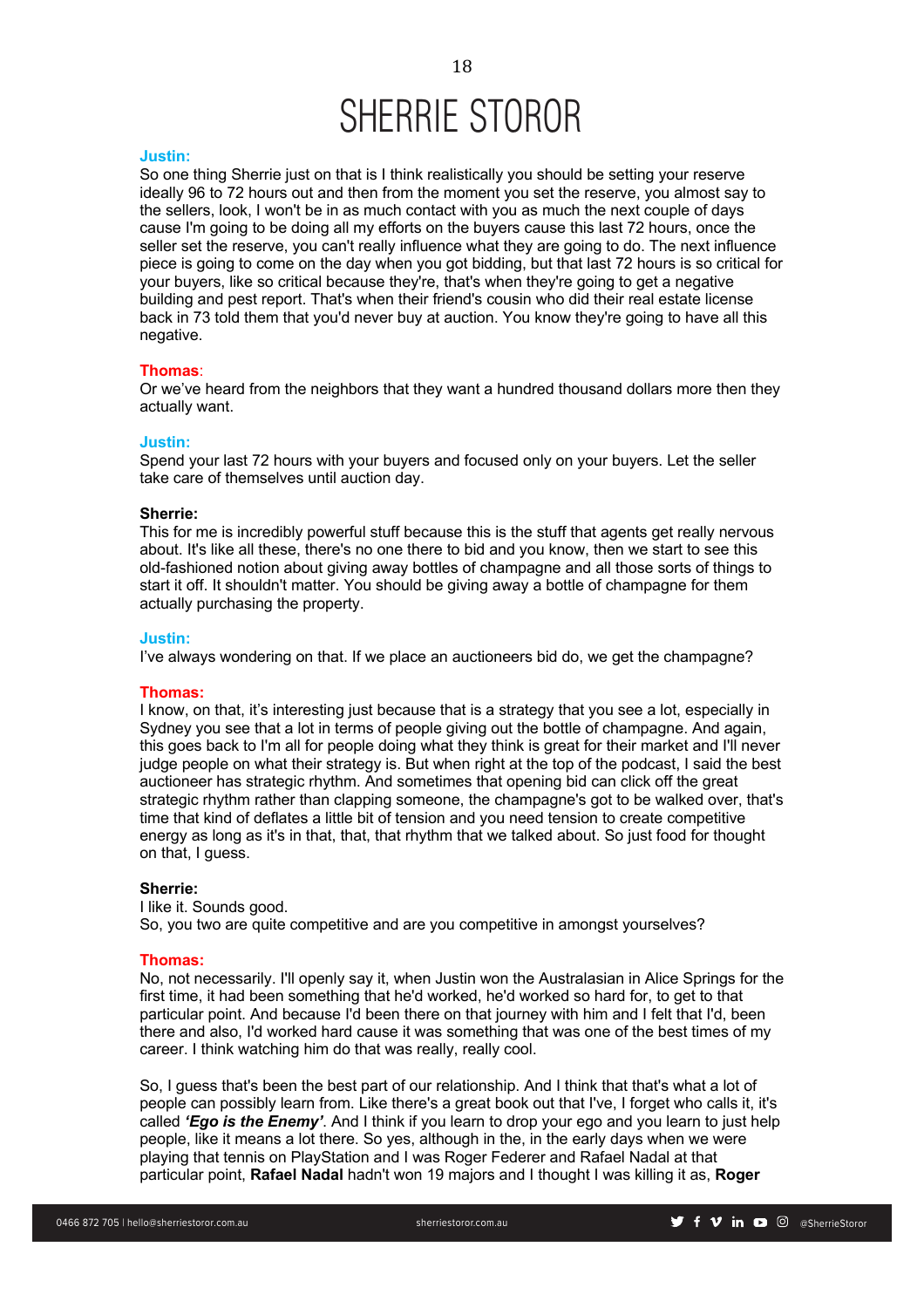**Federe**r, we definitely were competitive. I think once we stayed up until like one o'clock in the morning, until someone came and told us to go to bed. We were like one more, one more, one more. Nah we are pretty competitive. We obviously, we both, we play a lot of sports. We used to play a lot of sport and we still love that sort of stuff. And I think that helps. But I think that competition can also be a really healthy thing. If it's in a way where you don't have, have the ego. Yeah.

### **Sherrie:**

But I remember that time too, because obviously we're working together in 2016 was it 2016 in Alice Springs? And I just remember like you actually, winning it, I remember seeing all the photos, and I remember it was literally like you'd won it Thomas and Justin you'd won it.

### **Justin:**

But it was and it sounds flippant to say but it actually genuinely like, you know, Thomas has been a power of help in not only just the day to day conversations but particularly when you prepare for competitions. He's been a person that you run material past and do run throughs with, throws questions at you, you, you ask which tie you should wear, you know.

And actually, I missed it last year because Thomas was a judge last year, we got a prohibited and we got told a number of times that we couldn't work together despite other people in other States working together. But that's a story for another day. But I missed it last year. You sort of feel like you're not kind of, it sounds a bit funny but you're not complete because you've got this person who's always been there and, and like I know as soon as, I won in Alice Springs, the first person who I wanted to come and drink out of the cup was Thomas because Thomas had been the most influential person in, in assisting me to win it. So yeah, I think, it would have been interesting if you stayed as the auctioneer how that, that balance of competition would have balanced off, our relationship. But I think, I think it would have been fine. Like I, I think you would have, just worked around and had some fun with it and, and it would've been an extra layer.

### **Sherrie:**

And as we talked about, you both are quite competitive. You've done a lot of sports. Justin, you were actually a State of Origin player for Rugby League,

### **Justin:**

Many years ago, many many years ago.

# **Sherrie:**

So it is about having that kind of team and having people in your corner, having coaches and having those support people because you are, and not a lot of people may realise this but you actually practice a lot don't you?

# **Justin:**

I do. I think that sporting background has definitely, served both of us well, Thomas was a very renowned halfback. I whenever I want to laugh, I'll ring him up and ask him about his opinion on a halfback cause according to him, none of them are any good. So not as good as he was, but there's this little exercise where you add up a deck of cards and this has always been something that I've had a lot of practice in. So, you get a deck of cards, they add up to 340, If your ace is a one and your face cards a 10 and your time yourself adding it up. So, when I first started, I was two and a half minutes and now my fastest times 21 seconds.

### **Sherrie:**

That's the other part isn't it? It's the mathematics.

### **Justin:**

It's all numbers. If you're confident with numbers you can be relaxed and easy going and things can flow easily. But I think for us, our careers in a lot of ways have kind of replaced sport a little bit. Like we were used to sport where there was a winner and a loser and you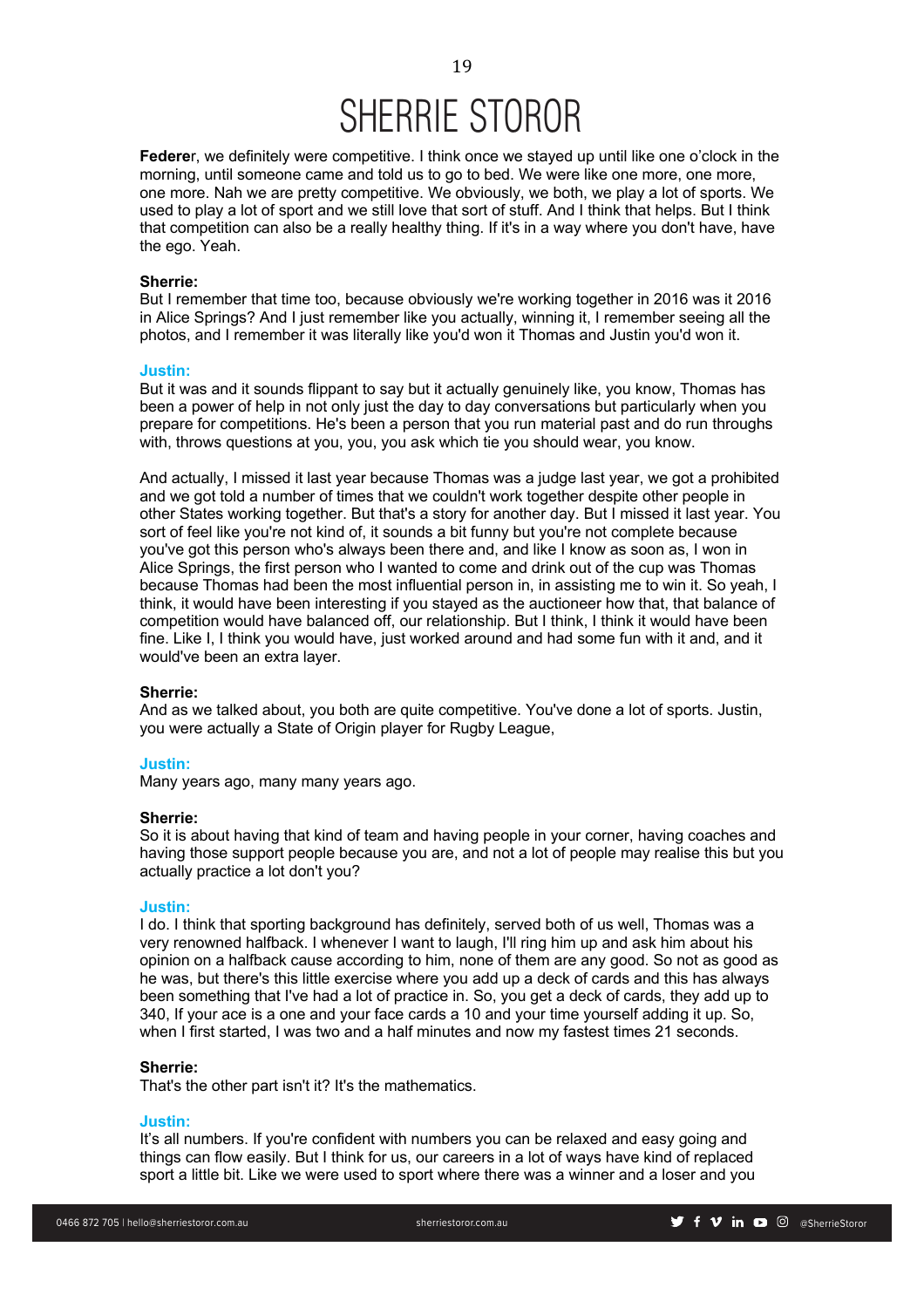weren't always that winner, quite often you were the loser and there were setbacks and there were injuries and there was not getting picked for sides. That's a very good breeding ground for your career because that happens. Like anyone who thinks their Career is just going to start at this point and then just ascend without any knock-backs is, is delusional. So, I think that, the way we operate in our career has really replaced sport.

# **Thomas:**

Like it's interesting. I, I actually haven't seen and I've worked with a lot of people, I haven't seen anyone train as hard as what Justin trains to be as good as what he can be. And I think that's a really good representation that you need. You need an element of luck in everything you do to be able to get to where you want to go. I always use the analogy in sport, the ball, the ball tips your way, you collect it, you score, you win a championship, the ball tips the other way you can't control the way the ball tips and you lose a championship. Right? And the thing is though you, the whole notion is you can create your own luck. So when you practice so much and when you put that effort into it, like Justin's done, you kind of expanding the surface area of allowing luck to go your way, if that makes sense.

And a lot of people don't look at it like that this day and age. They're looking for the one opportunity that's going to change it all rather than putting themselves out there in that way. And in plenty of setbacks, like I remember Justin competed in a competition in, in Auckland and he came off the stage and, and, and was just blowing up deluxe and he came straight to me and I said, mate you stuffed up, and like he was it. And I think that that particular point as well, you learn from that. I think that that's, you know, competition is, is, is a good thing if you, if you harness it in the right way.

# **Sherrie:**

Yeah. Well I think it's quite interesting because we're talking here about the actual auction, but really for a lot of agents, the listing presentation is the competition. Like this is the championship, this is the go to yet; we don't practice our listing presentation at all. Most agents don't even have an elevator pitch. So, you know, it's quite interesting to hear the two of you talk about practicing and getting this absolutely perfect. And I think that could be really applied to the listing presentation for agents.

### **Justin:**

Definitely! My mantra has always been, and it doesn't matter whether it's a competition or a real auction, that if I, if I've done all I can in my preparation and I stand up and something goes out of my control and goes badly, then that's just what happens. But I'll never let someone else out prepare me for that situation. And I think it's the same with agents, like agents should be practicing things like objections and listing presentation dialogues because you don't want to do an objection for the first time when there's a \$17,000 commission on the line. Totally! You want to do it in your sales meeting when you fumble your answer, or you say the wrong thing and you stuff it up and it doesn't mean anything. So we always say, and we say this to our auctioneers, but practice this stuff when the bullets aren't flying. Because when they are flying, the stakes are too high to be, to be doing things where you're not 100% sure.

### **Sherrie:**

Yeah. And it's not uncomfortable and it's not embarrassing. This is actually your job. It's your job, you're a professional adult.

### **Justin:**

Exactly right. If we had to go to uni for three years and practice listing presentations and dialogues and objections in law, you know, everybody would be in a better place, but that's just how our occupations constructed. Yeah.

### **Sherrie:**

So, what's next for the two of you, Thomas? What's next for you?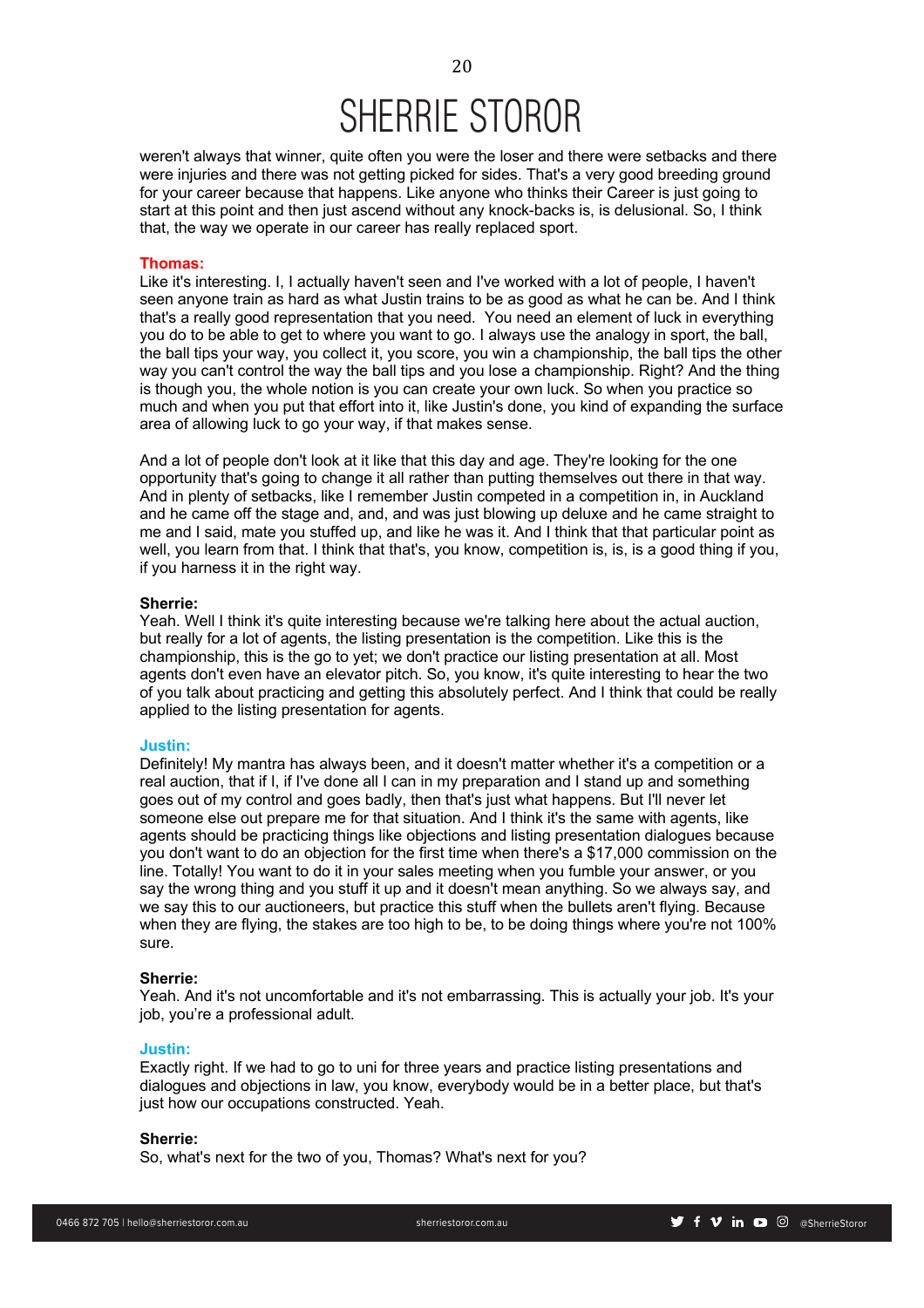### **Thomas:**

I just want to keep making all the people that I work with get better. You know, that's how Justin and I talk about this all the time and I think it's important to realign your goals and so forth. I'm coming up to a stage in my life, similar journey to where Justin is with his life now in terms of trying to start a family probably in all those different sorts of things.

Oh look, my mantra has always been that whatever you do, do it with everything you've got and make sure that you leave somewhere better off than when, when you first got to it. And that generally in in what I like to do now is seeing people grow and, and helping them, so I'll keep doing that. The Agency is doing amazing things and I just want to make sure that I'm, delivering upon the things that we want to do.

### **Sherrie:**

I love that. Justin, what about you?

### **Justin:**

Yeah, I think it's just, uh, continuing to strive to improve our business and what we do. But also, you know, Thomas mentioned it, balance is a big thing now. It's balancing your time of, of investing in your career, but also ensuring that your family life is, is a priority for you. I think the transition for me is going to be, particularly when a family comes is having all day Saturday calling auctions all day Sunday calling auctions is not going to be a feasible thing. So, looking at the way of transitioning away from that will be a challenge, because it's all unknown for a decade, is doing that. So, I think that'll, that'll be a nice challenge.

But there's, there's plenty of stuff in front, but I really enjoy working with agents and I'm lucky that in the last decade we've built up some, some great relationships with agents in Brisbane and on the Gold Coast. So I think just continuing to cultivate those relationships and grow some more, and, it's funny, the years always sort of pans out what it hasn't, what it hasn't planned for you. So just dealing whatever comes along the way.

### **Sherrie:**

Look, I'll have to tell you, it is very strange not working Saturdays when you've done it your whole life and then all of a sudden it's sort of not working quite as hard. It is quite strange.

So where can we find you both, if you know, viewers and those that are tuning in have loved, listening to you today, where can they find you?

# **Thomas:**

I'm most prevalent on LinkedIn and Instagram. LinkedIn: https://www.linkedin.com/in/thomas-mcglynn-96604464 Instagram: http://www.instagram.com/ThomasMcGlynn

# **Justin:**

If you want to catch my bi-annual posts on Instagram, go there at Justin Nickerson, but my Facebook's where most of my stuff happens. We do a lot of live auctions and things on that. So I just searched me Justin because soon have an update of my profile picture since about 2012 I think a better head of hair then, so I'm just leaving it as it is. Instagram: http://www.instagram.com/JustinNickerson Facebook: https://www.facebook.com/justin.d.nickerson

Or Apollo Auctions Australia or Apollo Auctions NZ, if you happen to go from the other side of the ditch, wonderful.

Apollo Auctions Australia: https://www.facebook.com/apolloauctionaus Apollo Auctions New Zealand: https://www.facebook.com/ApolloAuctionsNZ

Thanks for tuning in.

\*\*\*\*\*\*\*